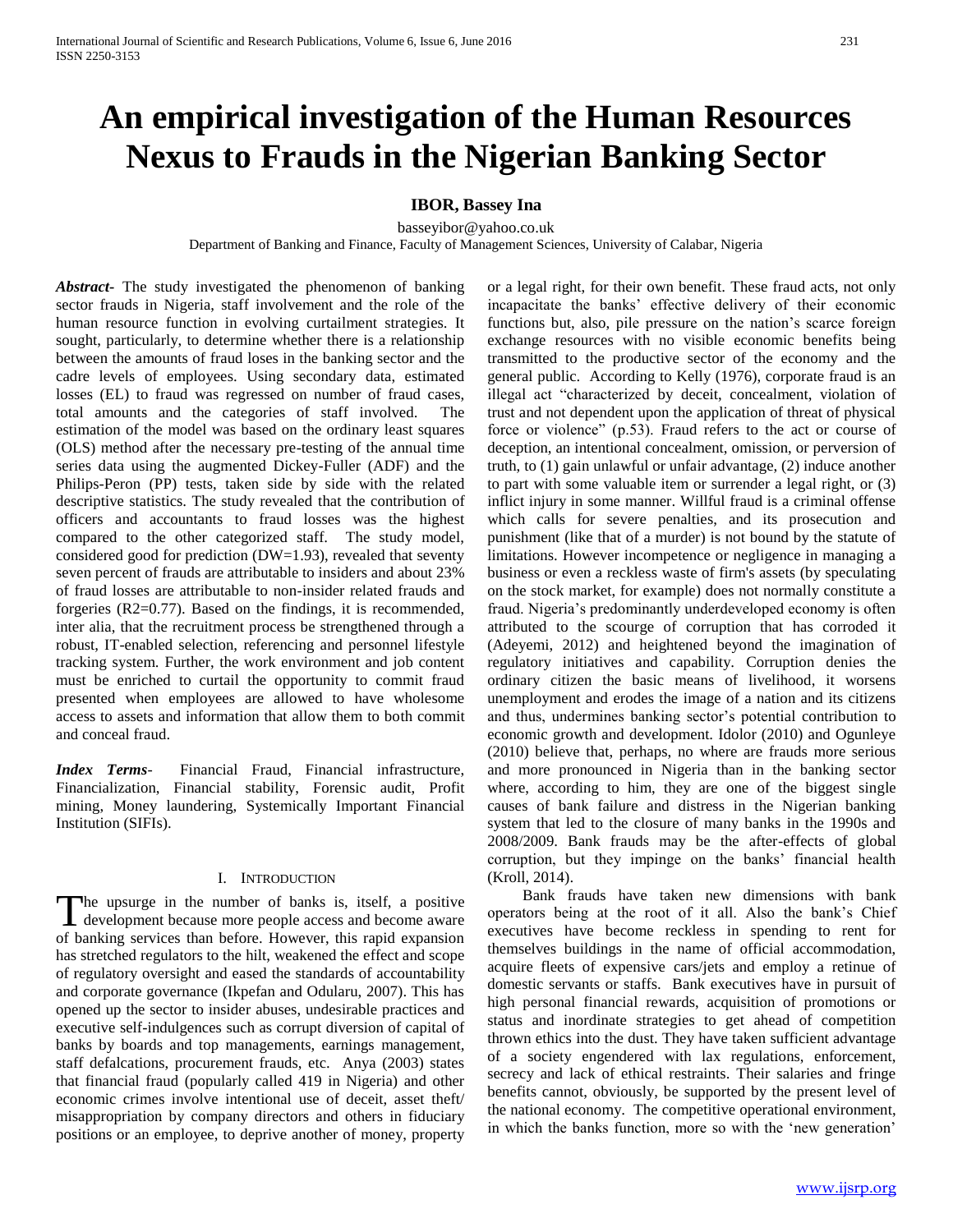ones, is characterized by the existence of under-exposed key management personnel drafted into service from some other institutions or under 'casualization' schemes, motivated only by the drive for deposit targets. It therefore, appears that the manpower resource base available to the banking industry has not been developed and professionalized at a sufficient rate to match the growth and sophistication of the industry. The depreciation of managerial quality has led to weak internal control, contravention of statutory regulations, bank portfolio problems, unethical credit policies and other unacceptable practices with catastrophic consequences on the industry and the economy at large.

 The long-term survival, stability and development of the banking system depend on how frauds and fraudulent practices in the banks are handled. Along with this, none of the repeated regulatory warnings, financial penalties or occasional investigations has proved sufficient to curtail violation of rules, anti-social behaviour and other unethical malpractices exhibited by bank managers and employees in their pursuit of wealth. Globalization and the growth in e-payment systems offer bank fraudsters enticing opportunities to understand and exploit differences in national security standards. Therefore, the need to isolate the factors disposing bankers to fraudulent mindsets and indulgences is worthwhile, underlining the need for an empirical investigative study of the nexus between the phenomenon and human resource factors to contribute to knowledge in this area. This, the study hopes, will inform appropriate actions by regulators and human resource practitioners to avert the unwholesome leakages of the scarce investible resources by internal economic agents and their networks. Consequently, the objective of this study is to investigate the factors disposing the Nigerian banks and their personnel to fraud and fraudulent practices as well as empirically assess the relationship between the amounts of fraud losses in the banking sector and the cadre levels of employees involved in frauds.

 In order to achieve these objectives, the paper is divided into five sections. Section one is the introduction, section two is on literature review, while the third section is on research methodology. Section four discusses data presentation and analysis and section five presents the summary of findings, conclusion and recommendations.

 For the purpose of this study the following hypotheses are to be tested.

 Ho: There is no significant relationship between the level of frauds losses in the banking sector and the cadre levels of employees involved.

 The significance of this study is that it goes beyond the usual search for a relationship between fraud and deposits of banks to empirically determine whether there is a relationship between the amounts of fraud loses in the banking sector and the cadre levels of employees involved. This should assist regulators locate within the human resource management (HRM) function appropriate strategies for stemming the tide of frauds in the sector. The unique contribution of this paper is its emphasis on building upon the methodology and findings of some previous studies in the area of bank fraud (in Nigeria), by conducting statistical test of significance which adds statistical validity and flavour to the findings. Such findings should further advance

understanding in the areas of fraud causation, detection and prevention and raise interest for research in the area.

# II. THEORETICAL FRAMEWORK AND LITERATURE REVIEW

## 2.1 THEORETICAL FRAMEWORK

 This investigation was conducted against the framework set by a number of theories including Cressey's Classical Theory of Fraud (better known as the Fraud Triangle), the fraud diamond theory and the Potato Chip Theory. Acknowledging that the costs of fraud are passed on to society in the form of increased customer inconvenience, opportunity costs, unnecessary spikes in the prices of goods and services, and succeeding criminal activities funded by past fraudulent gains, the study will also draw from the Fraud Management Lifecycle Theory (Wilhelm, 2004). This is to seek effective solutions that would significantly reduce the losses and societal costs associated with fraud (Abdulraheem, Isiaka and Muhammed, 2012). Understanding the likely theories behind the growing incidence of frauds and where these theories need to be further developed is crucial for properly addressing the current challenges and designing appropriate fraud curtailment systems for the future.

## *2.1.1 The Classical Theory of Fraud (better known as the Fraud Triangle):*

 Cressey (1919 – 1987) propounded the classical fraud theory, hypothesizing that: "Trusted persons become trust violators when they conceive of themselves as having a financial problem which is non-sharable, are aware this problem can be secretly resolved by violation of the position of financial trust, and are able to apply to their own conduct, in that situation, verbalizations which enable them to adjust their conceptions of themselves as trusted persons with their conceptions of themselves as users of the entrusted funds or property" (Cressey, 1953). Simply put, the propensities for fraud is a triangle of perceived non-sharable financial need (pressure), perceived opportunity to secretly resolve the financial pressure and perceived rationalization (ability to rationalize the illegal conduct and justify crime in their mind).



**Figure 1: The Fraud Triangle (Cressey, 1953)**

 The most fundamental statement of this theory is that all three elements must co-exist for the violation of trust (fraud) to occur. In support of the fraud triangle view, the theory of fraud scale acknowledges that, when situational pressure and perceived opportunity are high and personal integrity is low, fraud is much more likely to occur. Although perceived pressure is generally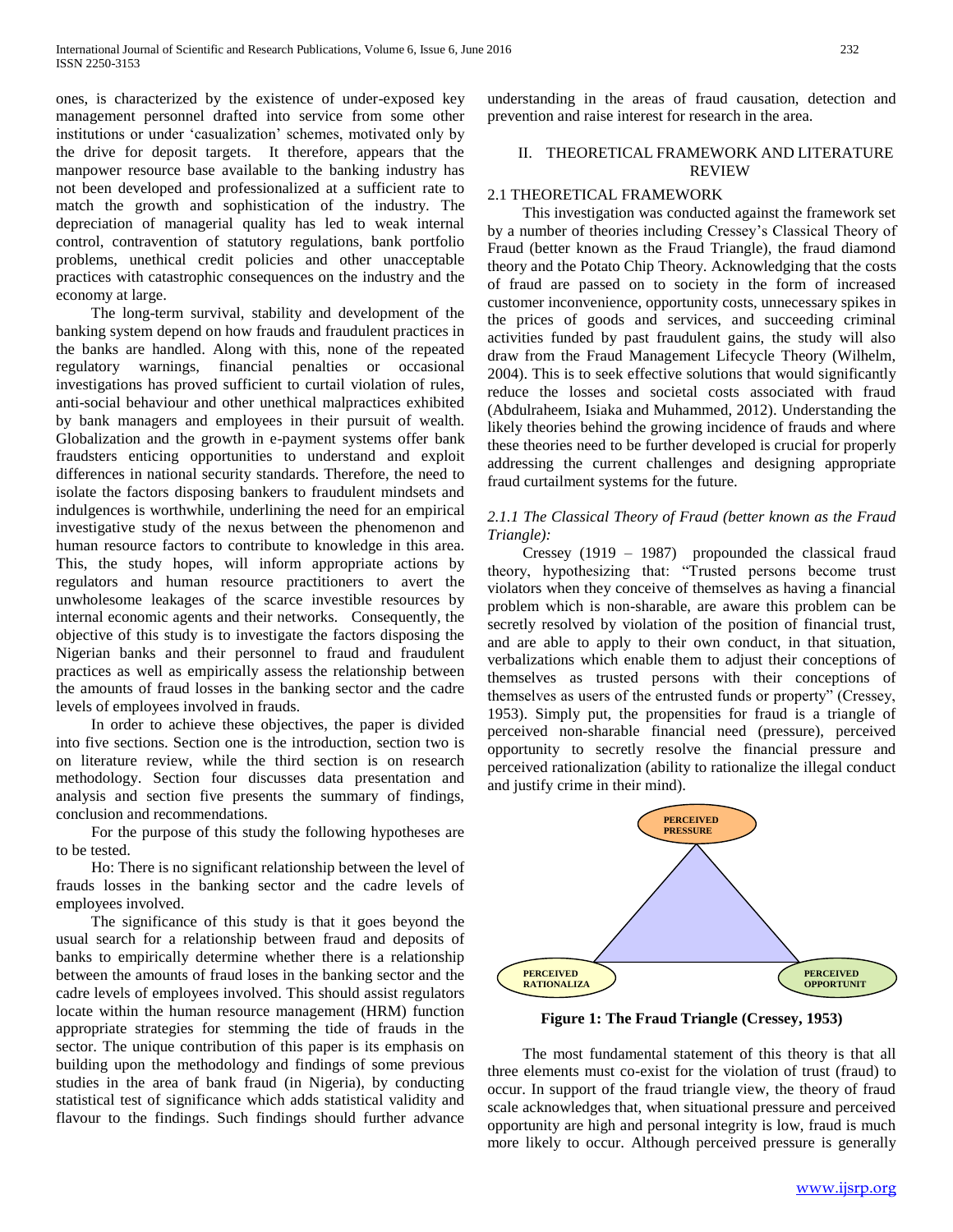financially driven, it may also be non-financial, while opportunities to act unethically may arise from the very structure of the organization or through employees' manipulation of the internal control systems. Further, rationalization sprouts from the perception that, although the action may not be socially acceptable, some unique, extraneous circumstances move the fraudster to justify it (Onanuga and Oshinloye, 2012). According to Chiezey and Onu (2013), pressures that move individuals to commit fraud are financial pressures (greed, high medical bills for self and dependents or debts), peer pressure vices (drugs, gambling and alcoholism), work-related pressures (high expectation for good results/targets at work or a need to cover up someone's poor results or to report results that are better than actual performance compared to the competition). Other pressures include frustration with job content or even a persistent urge to beat the system, as well as the opportunity and attitude to commit fraud. Perpetrators of fraud must believe that they can commit the fraud without being caught (or if caught, nothing untoward will happen): severity and probability of punishment relates to commission of fraud in the manner represented in Fig. 2 below.



Punishment Severity/Probability

#### **Fig. 2: Fraud–Punishment Graph (Source: Author)**

 The opportunity for fraud presents when employees are allowed to have access to assets and information that allow them to both commit and conceal fraud. Such perception is helped by weak internal control practices and various other factors such as apathy, ignorance, weak/ineffective sanctions regime and inadequate work infrastructure (Chiezey and Onu, 2013). The human resource function must grasp that when people are given a sufficiently powerful motivation (hyper motivated) to commit an act of fraud, they are generally more than capable to rationalize the act as not in fact conflict with their own ethical precepts and, therefore, go on to get stuck in the "rut". Accordingly, the need to balance the hyper-motivation to be successful at work and modest personal lifestyle/consumption must be emphasized as the orientation for action (Koslowski, 2009).

#### *2.1.2 Theory of fraud diamond*

 Providing an improvement on the Cressey's model, Wolfe and Hermanson (2004), in their theory of fraud diamond, theorized that an individual's capability, personality traits and abilities can play a major role in determining whether fraud may occur. They noted that, while opportunities can open the doorways to fraud and incentive with rationalization will attract people to it, such an individual must have the capability to recognize the open doorway as an opportunity and should be able to take an undue advantage of it. The introduction of the element of capability by Wolfe and Hermanson modified Cressey's Triangle into a diamond comprising the four inter-related, mutually reinforcing elements of pressure, opportunity, rationalization and capability. Agreeing with the theorists, I represent this new thinking in a diamond- shaped diagram as follows (Fig. 3):



#### **Fig. 3: The Fraud Diamond (Conceptualized By Author)**

# *2.1.3 The Potato Chip Theory of Fraud*

 Another theory on which this study will rely is the Potato Chip Theory of Fraud. This theory shows that once an employee starts stealing, he tends to continue because he cannot stop at just one fraud because fraud has the potential of becoming sticky and addictive. The theory, therefore, likens fraud perpetrators to a person that eats a potato chip, but is never satisfied. So he gets bolder, keeps sipping and sipping, with the amounts getting larger and/or the occurrence more frequent, until he eventually slips, gets exposed and is caught or volitionally terminates his services from the bank (Barr, 2007). This theory supposes that if a bank officer nibbles a customer's account to pay off personal debts and perceives that he can continue without getting caught, he would ultimately become addicted to this source of extra income. As he matures in this indulgence, he starts larger and more frequent defalcations to satisfy luxury acquisitions, vacations, and other non-essential items. According to Onanuga and Oshinloye (2012), this indulgence may have begun from a non-sharable financial pressure but, would continue, even after the underlying problems have been sorted out. As a result, he becomes a predatory employee with thieving becoming the norm for him to the point where he would not have to rationalize it any longer, until finally caught. That is, once they have taken the first step towards unethical behavior, subsequent steps into deeper levels of malfeasance get progressively easier; getting the fraudster into a visceral state that leads him into acts that he would normally have deemed unacceptable.

## *2.1.4 The Fraud Management Lifecycle (FML)*

 The study also draws from the Fraud Management Lifecycle theory, which describes a network made up of eight interrelated, interdependent, and independent actions, functions, and operations (stages) which do not, necessarily, occur in a sequential or linear flow (Wilhelm, 2004). *Deterrence*, the first stage, is characterized by actions and activities targeted at stopping or preventing fraud before it is attempted by making the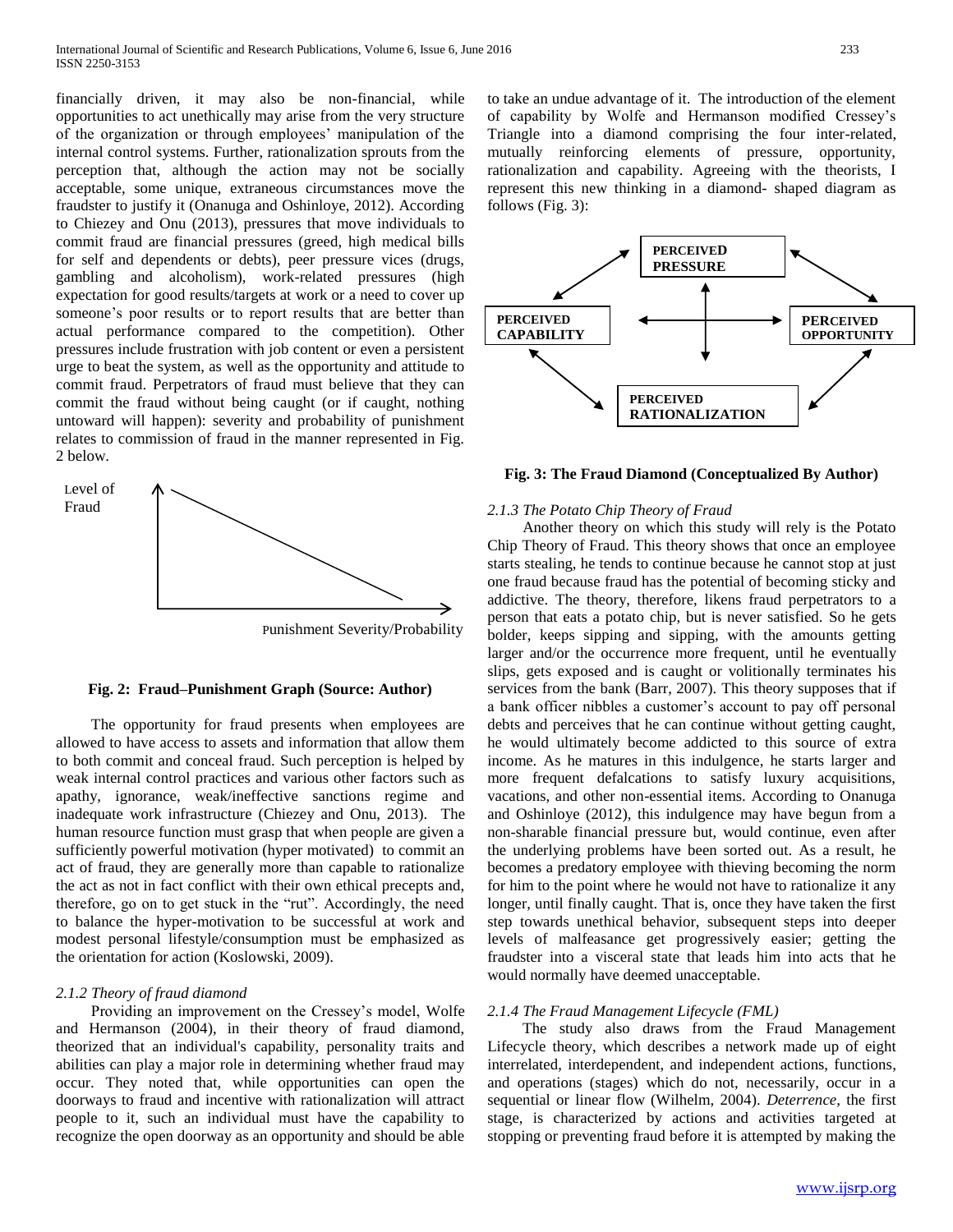attempt to commit fraud unattractive, dreadful or career/life threatening. The second stage, *prevention*, involves actions and activities to prevent fraud from occurring. In *detection*, the third stage, actions and activities to uncover or reveal the presence of fraud or attempt, such as statistical monitoring programs are used to identify and locate fraud prior to, during, and subsequent to the completion of the fraudulent activity. The goal of the fourth stage, *mitigation*, is to stop losses from occurring or continuing to occur and/or to hinder a fraudster from continuing or completing the fraudulent activity, by blocking an account, for example. In the next stage, *analysis*, losses that occurred despite deterrence, detection, and prevention activities are identified and studied to determine the factors of the loss situation, using methods such as root cause analysis. The FML's sixth stage, *policy*, is represented by activities to create, deploy, evaluate and communicate policies to reduce the incidence of fraud. Balancing prudent fraud reduction policies with resource constraints and effective management of legitimate customer activity is also part of this stage. An example of a policy in this stage is the requirement of the Special Control Unit on Money Laundering (SCUML) that any cash transaction over N1,000,000 or its equivalent should be reported. *Investigation*, the seventh stage, requires obtaining enough evidence and information to stop fraudulent activity, recover assets or obtain restitution as well as provide evidence to support for the successful prosecution and conviction of the fraudster(s). Covert electronic surveillance is a method used in this stage. The final stage, *prosecution*, is the culmination of all the successes and failures in the FML. There are failures when the fraud succeeds and successes when the fraud is detected, a suspect identified, apprehended, and charges filed. This stage aims at asset recovery, criminal restitution, and conviction with its attendant deterrent value (Wilhelm, 2004). The hypothesis of this study is that fraud detection is but a single component in a comprehensive Fraud Management Lifecycle that includes all of the eight elements discussed above. When these stages are not successfully integrated and balanced, the benefits of advancements in fraud detection and overall fraud management technologies are muted (McRae, 2001; Ernst and Young, 2000).

## *2.1.5 Other theories relevant to the study*

 Additionally, this work is premised on the theses of other theories considered germane to the human capital-fraud nexus. These theories include, but not limited to: The social control/bond theory, the Social learning theory, the Rotten Apple theory, theory of work place deviance, theory of hyper motivation, tip-of-the-iceberg theory, addition-by-subtraction theory, the cognitive theory and the 'American' dream theory.

 The *social control/social bond theory*, developed by Travis Hirschi in 1969, is that exploiting the process of socialization and social learning helps to build self-control in individuals; thus, reducing the inclination to indulge in behaviors recognized as anti –social. The theory proposes that an individual's relationships, commitments, values, norms, and beliefs foster a lawful environment and encourage him not to break the law (Hirschi and Gothfredson, 2002). The human resource imperative here is that the work environment must be woven around inter and intra staff relationships that internalize moral codes to foster long term personnel commitment and bonding to the organization and its values. Without doubt, if moral codes are internalized

with individual employees tied in and having a stake in their wider community (i.e. organization) then, they will voluntarily limit their propensity, and be less likely, to commit deviant or criminal acts. According to Schubert (2015), there are four canons for this theory: attachment to other individuals, commitment to following rules, involvement by typical social behaviours and belief in a basic value system. The *Social learning theory* on fraud holds that, if deviant behaviors are reinforced and alternative behaviors are not reinforced as strongly, then an individual is likely to engage in fraudulent/deviant behaviors*.* The *Differential Association Theory* put forward by Edwin Sutherland (1883 – 1950), states that the development of criminal behaviour arise from association with those who commit crime, learnt like any other subject or trade, involving all the mechanisms that are involved in any other learning (Sutherland, 1947; Sutherland and Cressey, 1960). Further that such learning takes place in a process of communication with other persons within intimate personal groups, particularly peers (Scarpitti, Nielsen and Miller, 2009). The thesis of *the Rotten Apple theory* is that good and bad conducts within corporate organizations are infectious, such that fraudulent actions by supervisors and top management can easily be emulated by their subordinates in the same way their good conducts would be emulated. The human capital management challenge, given this theory, is that whenever a "rotten and fraudulent apple" is identified in the organization, it must be quickly plucked off to ensure it does not contaminate the other good fruits on the tree. The *theory of work place deviance* postulates that employees steal primarily as a result of workplace conditions, and that a lowered rate of employee theft is a byproduct of a management team that is responsive to employees' plights. The *theory of 'a tip of the iceberg'* posits that whenever fraud is discovered, it must be fully investigated and probed to its foundation, no matter the size because a massive fraud may be underneath disguised as a minor one and even as an innocent error. The *theory of low hanging fruits* describes a situation of frauds of minor value but with high frequency. The temptation of managers, in such cases, is high to overlook frauds of low amounts in the cause of investigations, which can be dangerous because frauds of low amounts and high frequency can equally be devastating to the going concern status of the entity ultimately. The *addition by subtraction theory* posits that whenever any person is found guilty of fraud, he or she must be fired, irrespective of the amount involved and his or her position within the organization. *The cognitive theory* asserts that fraudsters are naturally intelligent and are imbued with high intelligent quotient, requiring managements to watch out for those staff that are categorized as 'smart', 'wiz-kid' or 'indispensable' in their organizations. Last, but not least important, *the 'American' dream theory* notes that in the corporate environment, a strong pressure to succeed is mounted on executives to pass through a narrowly defined way, in order to post an impressive level of accomplishment. Accordingly, desperate managers pass through the fraudulent path to achieve a measure of success when others could not. This theory places a burden on corporate managers to ensure that performance targets on employees are responsibly and realistically set.

## **2.2** REVIEW OF RELATED LITERATURE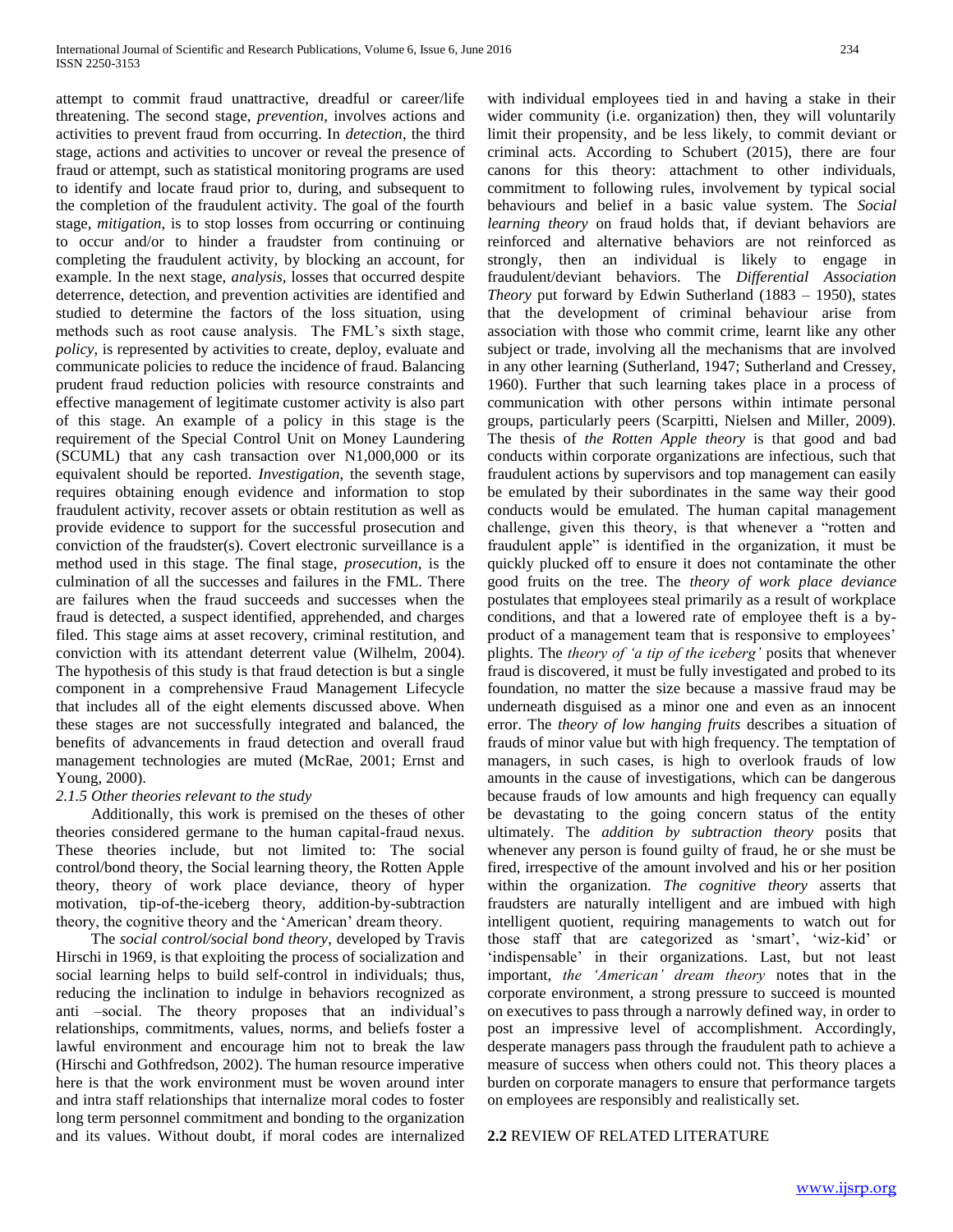Although senior employee alertness and audits are essential to combating fraud, these mechanisms become weaker when senior employees themselves are the culprits (Kroll, 2014). This, perhaps explains why repeated warnings, financial penalties or occasional investigations, by the regulator, is insufficient to curtail violation of rules, anti-social behaviour and other unethical malpractices exhibited by bank managers in their pursuit of wealth. Without doubt, internal audits are less likely to be able to uncover fraud or criminal indulgences when senior or middle management is involved. Therefore, whistle-blowing and forensic audit must be embraced as important means to expose wrongdoing by the human resources function.

## *2.2.1 Major Causes of Frauds*

 The causes of frauds in banks have been classified under two generic factors namely: institutional or internal factors and environmental or societal/external factors. Institutional causes of frauds include excessive workload, poor staffing – in terms of technical competence and staff strength, inadequate or lack of staff training, poor management culture, frustration, inadequate financial infrastructure, poor accounting and internal control systems (Usenideh, 2014). Environmental causes of frauds, on the other hand, include poor and warped social values, the getrich-quick disposition, slow and tortuous legal process, lack of effective deterrent or punishment and at times reluctance on the part of the individual bank to report frauds due to the perceived negative publicity it could create for the image of the institution. Generally, therefore, frauds come by three elements, namely: the *will* to commit the fraud, the *opportunity* to execute the fraud and the *exit* (escape) from sanctions against successful or attempted fraud or deviant behaviour (Hur-Yagba, 2003), very much in sync with the Fraud Triangle Theory. In their investigation of the factors that could be critical in strengthening fraud prevention systems in electronic banking, Usman and Shah (2013) found that frauds in e-banking services are caused by various compromises in security ranging from weak authentication systems to insufficient internal controls. That means, beyond technology, internal controls, customer and staff education need to be considered. Lannacci and Morris (2000) believe the causes of vulnerability to financial crimes include the lack of good record keeping in the country. It is believed (CBN, 2014) that bank managements embark on unethical acts and frauds to enable their banks, at least temporarily, hide capital deficiency; evade sanctions for breach of the regulatory lending limits; hide or disguise the telltales of illiquidity; minimise payment of premium to NDIC, cash reserve obligation to the CBN and tax to the relevant Tax Authorities. Other reasons are to present healthy credit portfolio and hide the weaknesses which the risk assets surreptitiously harbour; meet up with peer standards and industry performance benchmarks and paint rosy pictures of their state of affairs before the investing public and potential depositors. Furthermore, it affords the opportunity to shrink deposits and reduce their loan portfolio; and obtain arbitrage income from round-tripping of foreign exchange which are acquired from the CBN with fictitious documentation.

## *2.2.2 Typology of Frauds*

 Three forms of fraud conceptually present in Nigerian banking industry and indeed in every organization (Adebisi, 2009). These are the internal, external and a combination of internal and external frauds. *Internal fraud:* This is a fraud made against an organization by an insider- say a staff. If the staff is not capable of starting and concluding the whole process, he may carefully put together a select fraud 'syndicate' within the organization. *External Fraud:* This is a fraud perpetrated by outsiders. This is the exact anti-thesis of the first form (internal fraud). *Combination of Internal and External Fraud:* Usually through collusion, this form of fraud in a bank can be committed by a bank customer, bank staff or a combination of staff and customer or third parties; very common (CBN, 2014) and comes with a higher success rate than the first two. In 2014 alone, out of the 10,621 fraud cases reported Nigerian deposit money banks, 465 cases were linked to staff representing a decline of 31.82% in fraud cases perpetrated by staff members when compared with 682 in 2013, while losses arising from this class of frauds rose marginally by 4.1% from N3.04 billion in 2013 to 3.17 billion in 2014 (NDIC, 2014). According to Kanu and Okorafor (2013), fraudulent transactions in organizations such as banks could equally be classified into three broad categories, namely flow, victims or Act (Olaoye, 2009). *Flow fraud refers to* the value and frequency of a fraud and could be a *smash and grab* type in which the frauds are infrequently committed, but of high value over a short time period or *a drib* fraud which is a repetitive, high frequency occurrence, involving small amounts. *Victims fraud*  classification refers to the people affected or incurring a loss as a result of the fraud and is also divided into two, namely: against the company and against outsiders. *'Against the company'* frauds are perpetrated against the organization (e.g. the bank), meaning that the resultant loss is borne by the bank. On the other hand, the *'against the outsiders'* fraud has its victims as the outsiders (customers, etc.) who transact business with the bank. Finally, the *Act frauds* class describes the action that takes place during a fraud: the people involved in the act and the methods used or the manner by which these people perpetrated the fraud. The perpetrators could be either bank employees, executive management or board members, armed robbers or other outsiders, sometimes in collusion with insiders (NDIC, 2013). Notwithstanding their categorization, frauds in the Nigerian banking sector were executed through diverse means, including fraudulent withdrawals from customers' accounts, suppression and conversion of customers' deposits, theft, illegal funds transfer, cheque defalcations, and fraudulent ATM withdrawals. In most cases, these frauds were perpetrated by outsiders, "although there were instances where bank employees were also culpable" (CBN, 2014; 19). While the aforementioned frauds are perpetrated for personal gains, the role played by companies in promoting fraudulent practices, to increase their pecuniary gains at the expense of both the government and the populace, cannot be overemphasized (Sikka, 2005; Otusanya, 2011).

#### *2.2.3 Means through which Frauds are perpetrated in Nigerian banks.*

The most important and common means, according to NDIC (2013), Benson and Edwards (2006), Nwaze (2009) and Adebisi (2009) through which frauds are perpetrated in the Nigerian banking industry are: *Mail fraud, which is* a process whereby the content of a duly authorized mail originated in a bank is converted to the benefit of illegitimate recipient.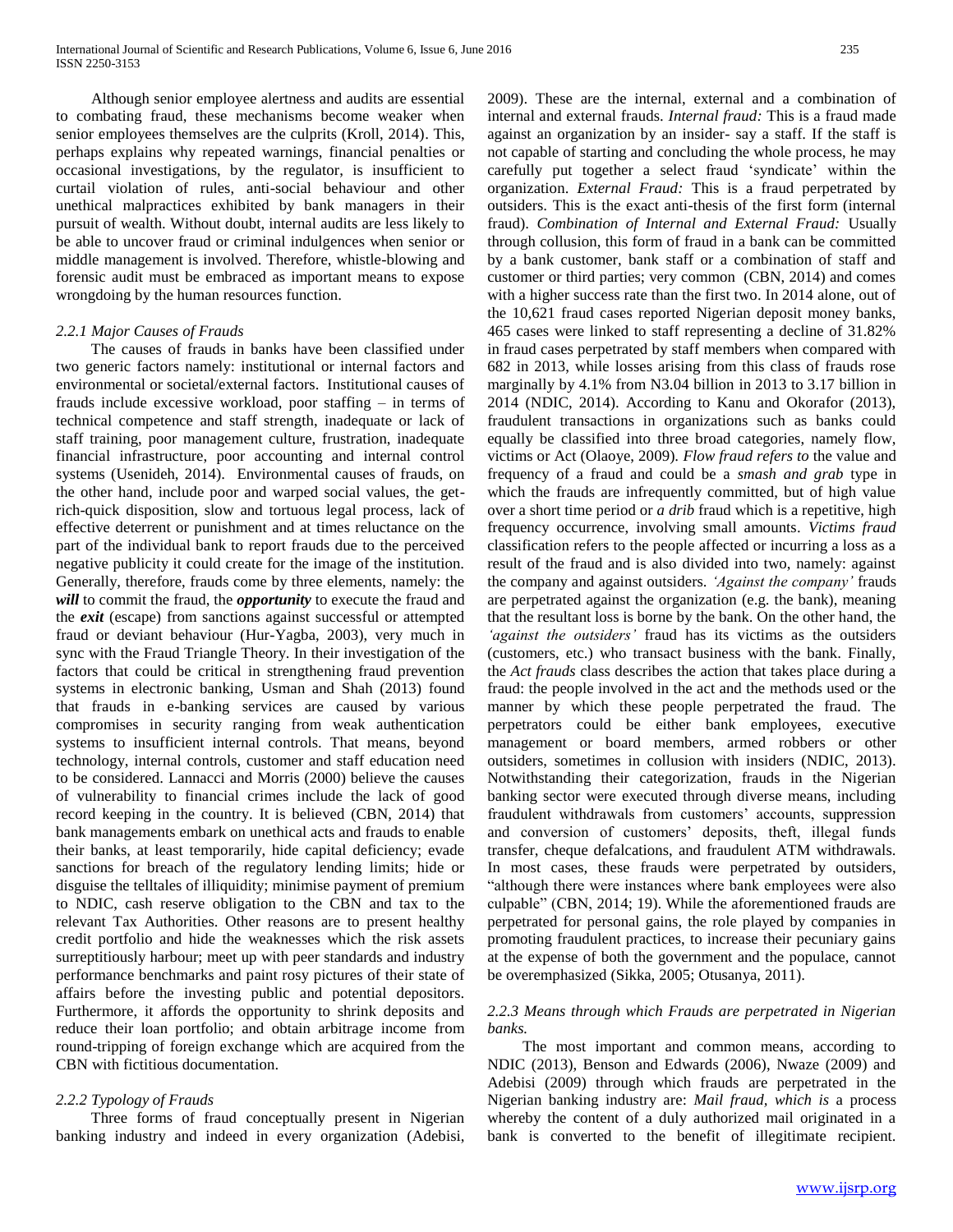*Tellering frauds* involve the act of stealing from counted cash by a bank staff. This could come in the form of pilfering, teaming and lading and deposit suppression. Others include unauthorized withdrawals, vault/till cash manipulations and the manipulation of foreign currency in tellers till or vault. *Advance Fee ("419") Fraud* operates to trick prospective victims into parting with funds by persuading them that they will receive a substantial benefit, in return for providing some modest payment in advance. This usually involves an agent approaching a bank, a company or an individual with an offer to access large funds for services purportedly rendered or contracts executed or to be rendered/executed. The collaboration of an accomplice is sought through the agent who must receive a fee or commission "in advance". As soon as the agent collects the fee, he disappears, and the funds or the underlying assets never get to the target bank or individual. This is popularly known as "419" in Nigeria, in reference to the section of the criminal code covering such criminal activities. Over the past years, Nigeria has become notorious for financial crime as "advance fee fraud has brought the nation into disrepute" (Adeyemi, 2004:103). *Cheque Kiting*  involves the unauthorized use by depositors of undeserved credits in their accounts. The purpose of cheque kiting is to falsely inflate the balance of a checking account in order to allow written cheques that would otherwise bounce, to be cleared (Idowu, 2009; Lundin, 2013). This way, the cheque 'kiter' uses the collected funds interest-free for a short time to overcome a temporary cash shortage or to utilize the funds permanently. Cheque kiting can be described as 'paper hanging' – where the account is not replenished, or 'playing the float/payday loan' where it is covered by payday (The Free Dictionary, 2013). *Account Opening Fraud* involves the deposit and subsequent cashing of fraudulent cheques, with the fraudster asking to open a transaction (current or savings) account with false identification but unknown to the bank. The person opens the account with a small initial deposit of cash or cheque. Generally, within a few days, the person will deposit a number of dud cheques and obtain cash in return, either by cashing the fraudulent items outright or by withdrawing cash as soon as funds are available with the connivance of bank staff. In the last few years many banks have lost money through corporate and personal account opening frauds, due to banks' laxity in applying their standard accountopening controls, including the KYC methodology. *Letters of credit Fraud* arise when forged or fraudulent documents (e.g. bank drafts, etc.) are presented to the confirming or issuing bank with fake endorsements against which payment is demanded and procured. Also frauds in this category are effected through suppression of an underlying settlement instrument so that at the expiration of the applicable clearing period the collecting bank gives value as though the paying bank had confirmed it good for payment. Accompanying banker's cheque or draft and shipping documents may also be substituted to enable the fraudster divert the fund to a wrong beneficiary or account. At the basic level, a letter of credit fraud is a type of scam in which the executor attempts to make money via a spurious business transaction or tells victims he would ship goods to them in exchange for payment, only to disappear after receiving the payment (Buckley and Gao, 2002). *Money Transfer Fraud,* on the local or international platforms, e.g. Money gram, Western union etc could include identity fraud and fake confirmation, resulting

from a deliberate fraudulent request initiated purposively to defraud or by illegally altering a genuine funds transfer request (Ojo, 2008). A genuine request can be altered by changing the beneficiary's name or account number or changing the amount of the transfer. *Loan Frauds* underlie the fact that loans are the commonest type of credits granted by banks in Nigeria and experience shows that their vulnerability to fraudulent manipulation begins as soon as the first requests are made. However, most loan frauds are perpetuated with the active collaboration of bank employees (CBN, 2014). The commonest types of loan frauds are: manipulation of properly granted facilities, granting of unauthorized facilities, excess above approved limits/expired facilities and swapping of credit facilities. Others are the selling of bank draft or certified cheque against insufficient funds, giving of false financial accounts by some deceptive customers, as well as giving of false guarantees and presentation of false collaterals, etc. Also, loan frauds occur when credit is extended without due authorization or to a borrowing customer who has exceeded his credit ceiling or who has, *at initiation*, misinformed the bank of his true contact details and personal financial circumstances. Some fraudulent staff in a bid to conceal such transactions could present falsified statements and documents to Examiners or feed such accounts with fictitious entries to portray them as being serviced. Other categories of loan fraud include granting of credits on the strength of overvalued or non-existent, multiple pledged, stolen or counterfeit collaterals and extension of credits in violation of regulatory stipulations. Loan fraud could also be perpetrated by bank customers where loan is obtained on the strength of false financial statement or where the loan proceeds are diverted. Other fraud channels include *Counterfeit Financial Instruments*  perpetrated through illegal counterfeiting of commercial and financial instruments. Modern photographic and printing equipment have greatly aided criminals in reproducing good quality forged instruments. This involves the use of total counterfeits or copying, forging or altering genuine documents (e.g. stock or bonds, treasury notes, cashiers' cheques, bankers acceptances, or certificates of deposits, even legal tender) as to amount, pay out date, payee or terms of payment. *Cheque/Clearing frauds* are perpetrated through stolen cheque books/leaves and subsequent forging of account holder's signature or alteration of payee or amount payable; substitution of clearing cheques, et cetera. Because cheques have become a major vehicle for the operation of the payment system worldwide, notwithstanding the growing use of cash-less channels, fraudsters have found a haven in it through which millions of naira is lost annually.

 Most clearing frauds are perpetrated through suppression of payment instruments so that at the expiration of the clearing period applicable to the instrument the collecting bank gives value as though the paying bank had confirmed the instrument good for payment and, accordingly, credit the fraudster's account and is immediately withdrawn. *Money Laundering* is the process by which proceeds of illegitimate businesses are channeled into the financial system in order to conceal their true origin. This fraud scheme ensures that the sources or use of money illegally obtained are concealed by converting the cash into untraceable transactions in banks. At times, in a desperate effort to disguise such transactions, the funds could be moved between several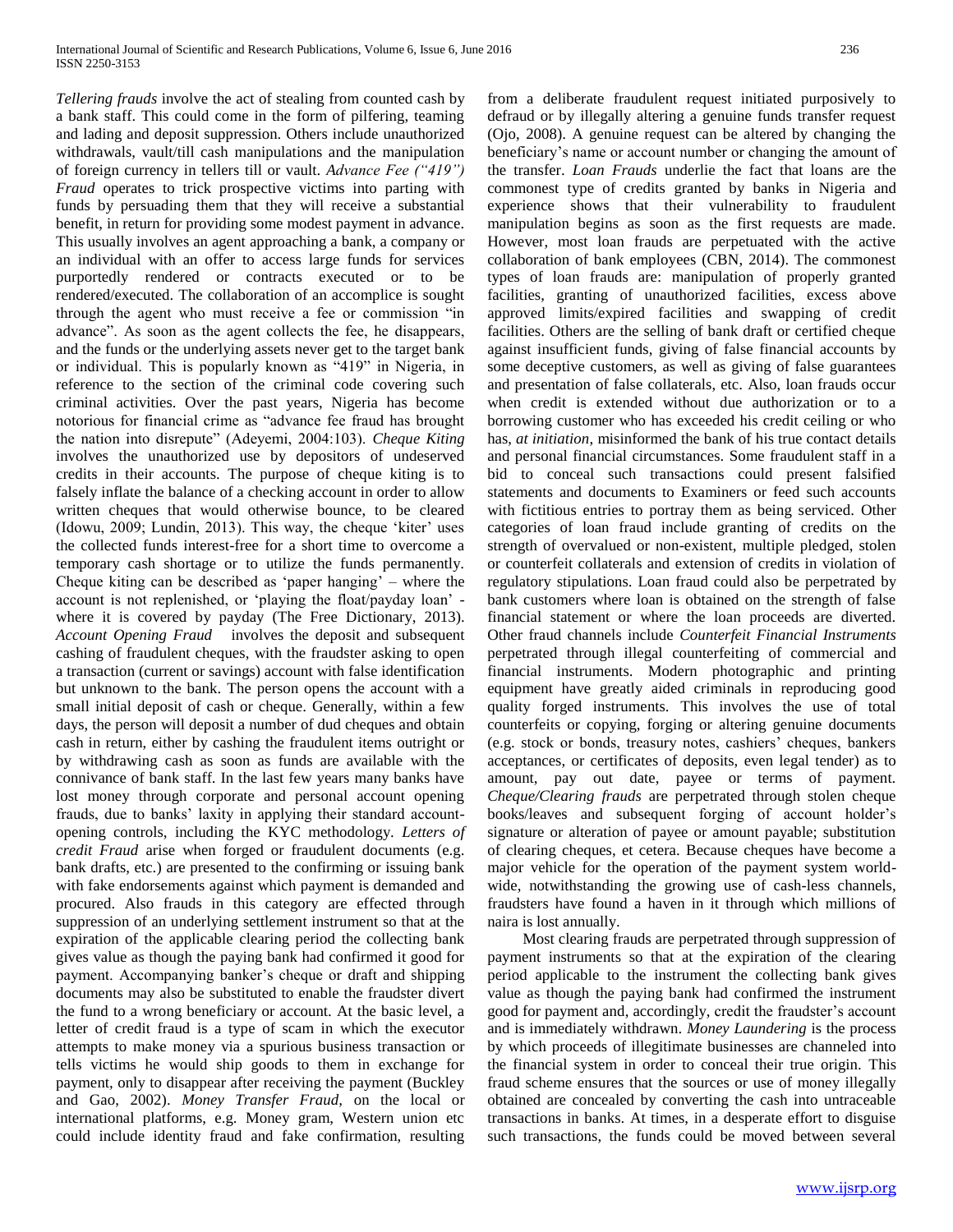institutions and across boundaries. According to Hopwood, Leiner and Young (2012), money laundering fraud goes through three stages of placement, layering and integration. *Telex Fraud*  involves the alteration of the transfer instructions (message), though often coded, to enable diversion of funds to an account not originally intended. The rapid development in information technology and globalization has had serious impact on banking practice in the country, driving the way banking businesses are conducted in the country as more and more banks move to automate their back office and clients' services. The rapid development carries with it the risk of *computer/cyber* fraud (Helsby, 2014) as there seemed to be no longer discernable boundary nor perimeter along which to erect the defenses to keep corporate data within and inaccessible to computer hackers outside. *ATM Frauds/Skimming* involves installing surreptitious surveillance equipment on ATMs that allowed the fraudster to record customers' account information and PINs, create their own bank cards, and steal from customer accounts. In addition, skimming, that some experts believe costs banks hundreds of millions of Naira annually, typically involves the use of a hidden camera, installed on or near an ATM, to record customers' entry of their PINs into the ATM's keypad or scoops information from a bank card's magnetic strip whenever a customer uses the machine (FBI, 2011). It may also involve the banks' staff deliberately not dispensing money on the ATM, but registering same in the electronic Journal (NDIC, 2013). Another area of staff complicity if financial fraud is in *Earnings Management/Financial statement fraud,* defined as the practice of companies manipulating their earnings in order to match a predetermined object and variously called income smoothing, aggressive accounting, financial reengineering, creative accounting and window dressing, etc. Earnings management involves intentionally recognizing or measuring transactions and other events and circumstances in the wrong accounting period or recording fictitious transactions both of which may constitute fraud (Atu, Gbenga and Atu, 2011). Earnings management also, according to Schipper (1989) and Healy and Wahlen (1999), involves the purposeful intervention in the external financial reporting process, with intent of obtaining some private gain and in structuring transactions to alter financial reports to either mislead some stakeholders about the underlying economic performance of the company or to influence contractual outcomes that depend on reported accounting numbers. NDIC (2014) reports that the increase of 7.6% in expected/actual loss from frauds and forgeries reported by deposit money banks in 2014 was mainly due to the astronomical rise in the incidence of web-based (online banking)/ATM and fraudulent transfer/withdrawal of deposit frauds, attributed to the weak IT infrastructure signaling a need for the banks to improve electronic payments controls and security. In Nigeria, the regulatory authorities - the Central Bank of Nigeria (CBN) and the Nigerian deposit insurance corporation (NDIC) - have identified and reported frauds and forgeries routinely under-listed fourteen (14) prevalent modes through which deposits are frittered away in Nigerian banks. This includes:(1) ATM fraud, 2) Fraudulent transfers/withdrawal of deposits, 3) Suppression of customers deposits, 4) Internet banking fraud, 5) Fraudulent conversion of cheques, 6) Presentation of stolen cheques, 7) Unauthorized credit, 8) Presentation of forged cheques, 9) Outright theft by staff, 10) Diversion of bank charges (commission and fees), 11) Lodgment of stolen warrants, 12) Foreign currency theft, 13) Non-dispensing of money but registered by the electronic journal, 14) Outright theft by outsiders/Armed Robbery attacks, (NDIC, 2013). The data on this fraud types are used in this study.

## *2.2.4 Enablers of Fraud*

 There are many causes of fraud, depending on the enabling environment (legal, social control systems, organizational structure, etc.), but this are generally classed into social, technological, personal, management and legal (Nwaze, 2009; Adebisi, 2009; Benson and Edwards, 2006), which are briefly discussed here.

 *Social Enablers/Causal dimensions of banking sector fraud:* Social circumstances around the organization of employee space could dispose the bank to fraudulent activities. Such enablers could include, but not limited to: Disproportionately high value placed by the wider society on accumulation of wealth without regard for the source (Ayozie, 2012) and the growth of financialization world wide (Epstein, 2002); a reward system that favours dishonest staff such that honest staff are regarded as slow and less valuable to the system; official nepotism enabling only 'highly heeled' people or staff related to people with high net worth and sensitive political positions (with high deposit potential) to be favoured and non recognition of professionalism, making the possession of relevant professional qualification meaningless. This way some very intelligent staff get aggrieved or dissatisfied and, in venting their dissatisfaction, constitute a doorway and threat to the organization's ethical framework.

*Technological causal dimensions*: The growing use of technology by banks has made their operations (and also fraud) easier and therefore, a critical disposing factor in execution of financial fraud. This is because, among other externalities: technology has substantially reduced the cost of perpetrating fraud; documents replication/cloning and identity theft are perfectly facilitated by technology and its derived applications; ICT has removed physical boundaries such that banking sector fraud can be perpetrated across far flung nations, over the 'cloud'; technology has substantially reduced the time it takes to initiate and conclude fraud, so proceeds from fraudulent activities can be obtained real time with ease, e.g. via cash-less or e - money transfer channels; e-frauds are difficult to detect or prevent and post-event tracking of perpetrators and/or proceeds could prove daunting, requiring special skills to unravel; ICT evolves quickly such that once an ICT-based fraud method is detected and an antidote developed, new methods are perfected and deployed; and the ICT appreciation gap between today's eclectic youth and the older generation (seen as the resource holders) as well as the pressure from successful peers, has disposed them to ICT-based fraudulent acts for financial gain or 'vendetta'. *Legal causal dimensions:* The Nigerian legal system is weak in its processes and sanctions for fraudulent behaviour and so conduces the environment for fraud. This is because fraud causes are treated lightly as 'bailable offences' requiring the 'due process of law'. The very long 'due process' of investigation before the culprits are even brought before the law and booked often provides an alibi of 'want of evidence' by the court to discharge the fraudster, to the detriment of the society. This slow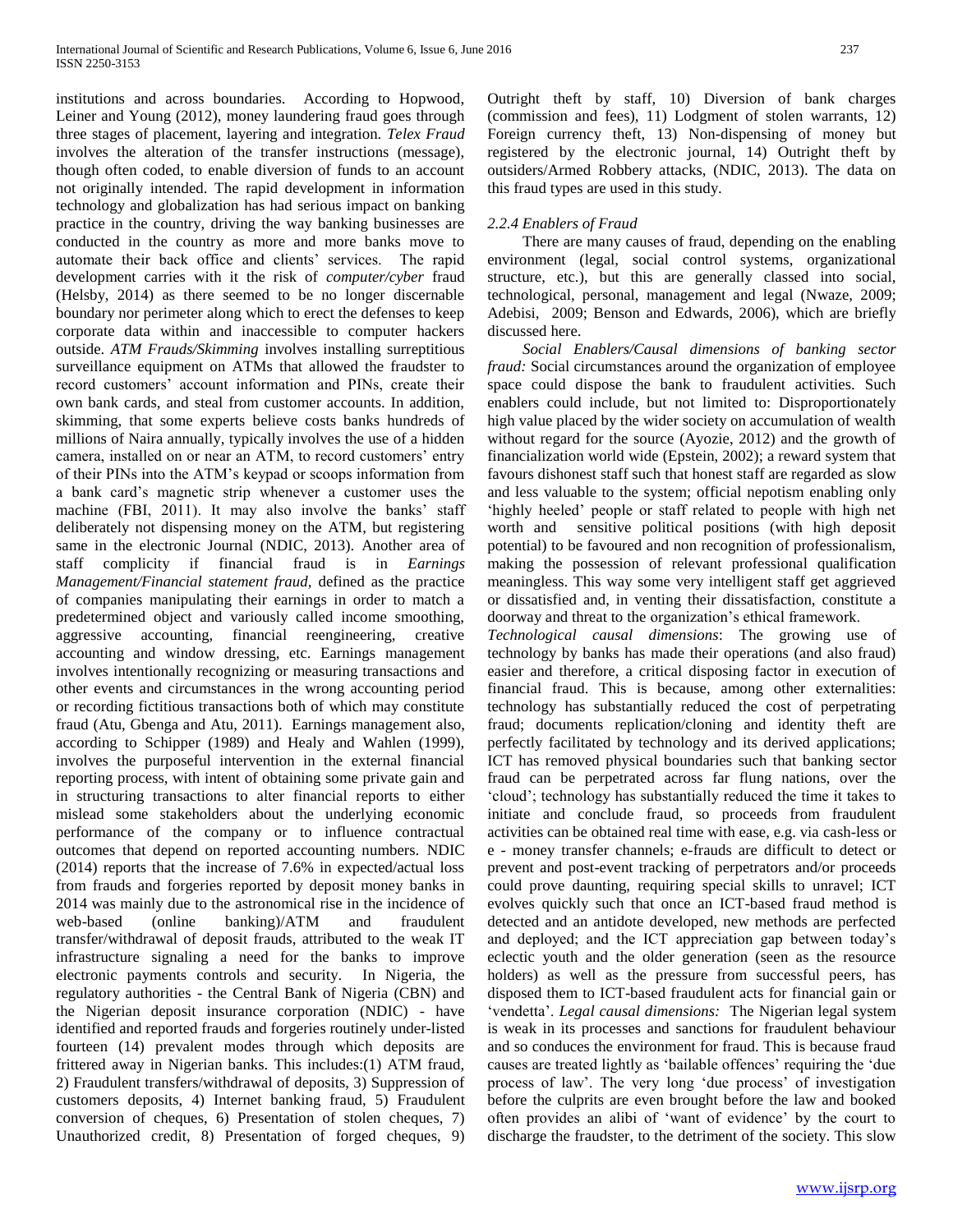and tortuous process causes delays in the prosecution of fraud cases, such that the party frustrated by long adjournments and delays might likely abandon a case, and this will lead to miscarriage of justice (Ayozie, 2014). This is helped, according to Alashi (1994), by the corruption and decay in the legal, law enforcement and judicial system evidenced by fraudulent activities of prosecuting officers and connivance with judges to assist fraudsters and, in most cases, procure their release. *Personal causal dimensions:* The following are personal issues that have been found to cause, influence or encourage fraud: professional corporate criminals, who not only perpetrate fraud themselves, but go around recruiting interested people with impaired character; insatiable appetite for adventure -criminal or otherwise, which drive people to steal if they have opportunities, notwithstanding their status or material possessions; employees, who are brought up with varying standards of moral at home; wrong choice of friends or mentors that link an employee to fraudulent people who entice them with generous cash or material gifts before the "subject" is introduced to them; persons, who are from good homes, attend good schools and have very good or refined religious backgrounds, but have weak minds/self-confidence and can easily be convinced; existence of backers or crime fathers: Some fraud-minded employees believe in the capacity of their "crime fathers", friends or parental influence to slow down investigation. These "backers" are usually influential and may call on their big friends in high places to rescue their children or "boys" from justice and in the process, the entire syndicate members are usually let off the hook (Ibor, 2015). *Management causal dimensions:* Management actions or inactions that could cause or create a fertile ground for fraud in banks include**:** management failure to institute rigorous character checks during recruitment of staff from reliable sources such as schools attended, previous employers, etc; inadvertent placement of high premium on paper qualification over performance, causing certificate manipulation and other fraudulent acts; low remuneration package when the organization is perceived through its publications and utterance of key officials to be capable of paying better than current package; weak internal controls, untimely checks and un-reconciled accounts/books; delay or total neglect of regular internal and external audits and their exceptions. Others are the use of inexperienced or casual workforce in strategic positions to save or reduce costs; near total neglect of staff training and retraining; lack of serious penalties on culprits, such as prompt dismissal when fraud takes place and the fraudsters are found; substandard or lack of security equipment, like fireproof safe, to keep security items and secured telephone, fax and e-mail or internet facilities to contact third parties; loose or generous approval authorization limits in an organization; unrestricted access to the computer room/database and placing of higher or multiple responsibilities and confidence on one staff, perceived by management to be efficient or competent. Such individual often have so much authority vested on him, widening the opportunity window available to him should he want to commit fraud. It is noteworthy that habits "die hard" and so, frauds that could be attributed to personal causes are the most difficult to correct. The social system can be modified, technological solutions may be devised, the law can be adjusted and corporate management can include

ethical standards in their operating manual, but human personal traits are difficult to control.

# *2.2.5 Extent/Effect of Frauds in the Nigerian Banking System*

 According to Adebisi (2009), whenever there is a successful fraud incident, certain things happen in quick succession that will leave considerable social and psychological effects as painful memory or lasting scars on the organization, staff, government and the society at large. The incidence of frauds in our banking system has continued to be of grave concern to the Regulatory Authorities going by the magnitude of loss recorded by the system to the fraudsters over the years (see Appendices 1-3). The experience with those banks that were closed between 1994 and now clearly showed the trends as well as the damaging impact of frauds on the affected banks and the entire Nigerian financial services industry. In one of such closed banks, over N1.6 billion was outstanding in its books as frauds/unauthorized lending distributed among its several branches. Also, in another failed bank, the sum of over N461 million was outstanding in its book as amount lost through fraud. Many of the banks-in-liquidation as well as many still in operation had suffered a great deal from the impact of frauds. For example, between 1994 and 2014, there were 36,918 fraud cases reported, involving over N303.9 billion, out of which over N80.31 was lost with 9090 staff involved (NDIC, 2014). The actual or expected loss amount of the reported cases of frauds and forgeries represent those whose probability of recovery was low as well as those not fully covered by Fidelity Insurance Bond. Balanced against the argument that perhaps only a fraction of such incidences are reported, the heavy toll frauds have had on the vibrancy of the banking system is no longer in doubt. It is noteworthy that as Regulatory Authorities are busy exploring and fashioning out strategies to curtail the strangle-hold of frauds on the banking system, the fraudsters are busy "engineering new methods and tricks" to further wreak havoc on the system through fraud; a situation that human resource managers would need deliberately to seek redress to. There is no gainsaying the fact that just as most banks engage in legitimate activities, some of them are known to indulge in illegal and unauthorized activities. Such behaviours, no doubt, have the potential of increasing risk to depositors' funds. Jafaru and Iyoha (2012) citing Aikhorin (1994) state that the effect of sharp practices (notably frauds and forgeries) on banks is a loss resulting in depleted profit and, depending on the size and strength of the bank, it could be forced to close down if the frequency and size of the frauds are high and persistent.

#### *2.2.6 The Recent dimensions in Bank Frauds*

 The CBN is empowered, under the Banks and other financial institutions Act (BOFIA) to supervise and regulate the activities of Nigerian banks and financial institutions under to section 61, as well as other routine or special examinations of banks to assess their financial health (Idigbe and Kalu, 2010). Beside the traditional fraudulent malpractices that could occur as a result of weak internal control and inadequate computer securities there has been a new dimension to bank frauds in the recent years, "management fraud", characterized by lack of transparency in financial reporting and in transactions on the part of Board, management and officers banks with their clients and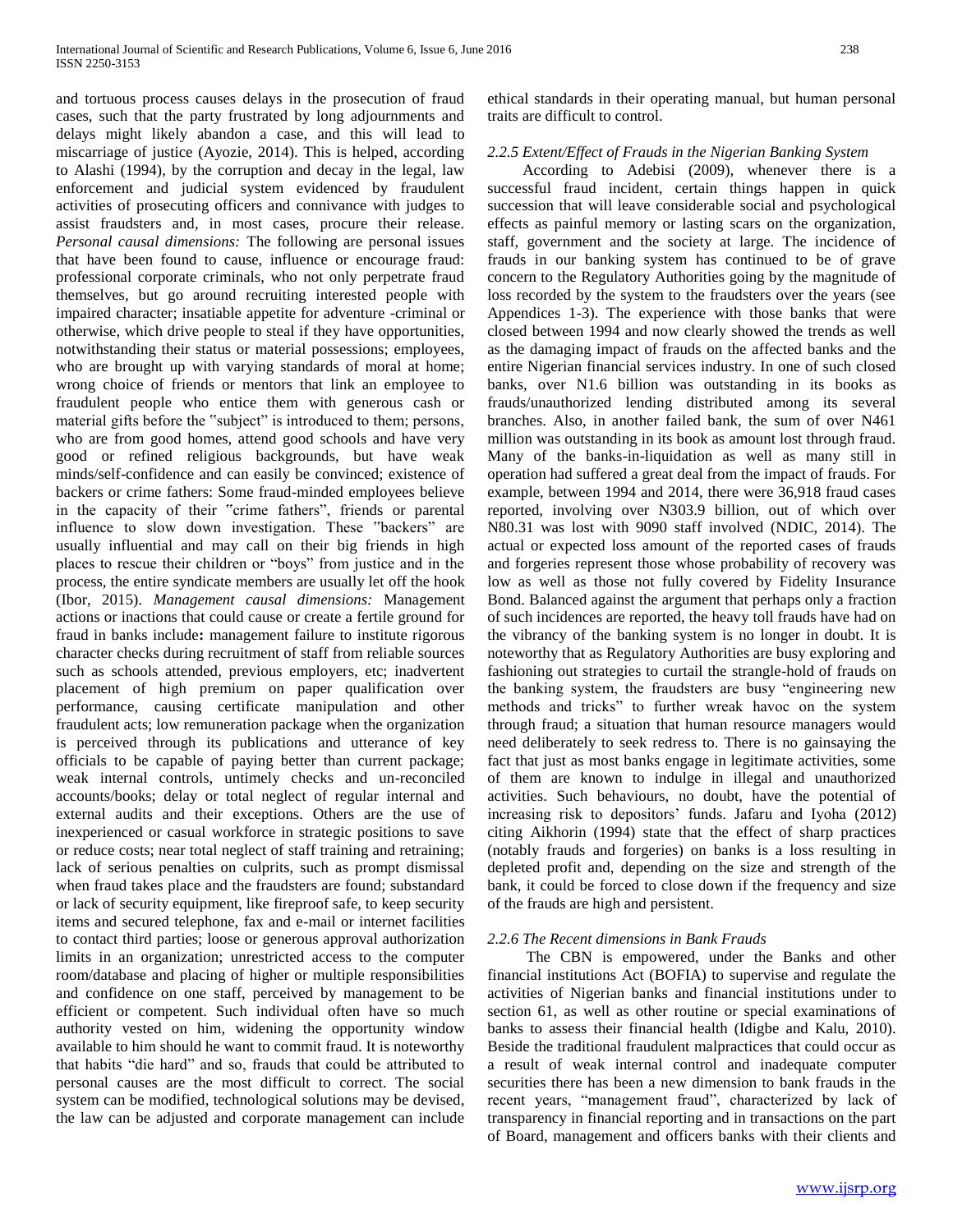unsuspecting members of public (Wilks and Zimbelman, 2004). Indeed, some of the banks whose Foreign Exchange Authorized Dealership Licenses were suspended by CBN recently were found to have used the accounts of some customers to bid for foreign exchange without the knowledge or consent of such customers. Such fraudulently acquired foreign exchange was subsequently round tripped and sold in the parallel market (CBN, 2015). Reports of on-site examinations of banks have continued to reveal the growing trends in unethical balance sheet management by banks. These days, end of month or end of year "financial engineering" involving window dressing through earnings management by banks, is common place (Schipper, 1989). Healy and Wahlen (1999) say that earnings management occurs when managers use judgment in financial reporting and structuring of transactions to alter financial reports to either mislead some stakeholders about the underlying economic performance of the company or to influence contractual outcomes that depend on reported accounting numbers (Atu, Gbenga and Atu, 2011). Banks were also known to have financed their recapitalization through short term funds such as Commercial Papers (CPs) raised from the money market. In another breath, some related banks have evolved the strategy of "cross dealings" transactions to conceal their violations of single obligor limits and/or forestall loan loss provisioning by bringing the outstanding balances on the affected accounts within prescribed limit to be reversed to the status quo soon after the exit of the Examiners or the turn of the reporting period. The manipulation and spread of bank frauds, unethical and professional conducts presently in the commercial banks and within all cadres of bank staff (directors, managers and staff of all levels) is gradually eroding the public confidence in the Nigerian banking system (Ayozie, 2014). The challenges/negative impact posed by the growing trends in frauds on our banking system is no doubt enormous and would require the genuine endeavour of all concerned to curtail. Compliance must be grown to drive awareness of the banks that they are vulnerable to the presence and complexity of regulatory breaches, conflicts of interests and market collusion, including the rise in sophistication of cyber fraud. To this end, information sharing amongst all the stake-holders and the current on-site supervision approach - Risk Based Examination - (Kumar and Sharma, 2011) remain a welcome development. Recognizing that no meaningful achievement could be recorded without the collaborative efforts of all concerned, collaborations to facilitate understanding and reduce areas of distrust on the one hand and nurture opportunity for information sharing on the other hand as well as incorporating forensic skills into the current audit model seem more urgent at this time, than ever, to avert the confusion of corporate fraud (Uthman, Abdul-Baki and Iyanda, 2013).

## **2.3 EMPIRICAL REVIEW OF EARLIER STUDIES**

 Notable among the studies carried out in the area of fraud is that by the Financial Institutions Training Centre, Lagos (FITC: 1985), which investigated the relationship between sizes of bank frauds and the ages of such banks. The study concluded that experienced staff swindles the bank of larger sums of money compared to their relatively inexperienced counterparts and that falsification of accounts and suppression of entries was the commonest methods employed to defraud banks. Iyiegbuniwe (1999), carried out a study of frauds on Nigerian banks using a 10 year sample data set, collected from NDIC annual reports and analyzed without resort to econometric methodology. The failure to apply the necessary econometric tools has the possibility of producing spurious results (Kanu and Okorafor, 2013). Akinfala (2005) studied the relationship between job involvement/ experience factors and fraudulent behaviors amongst serving and convicted bankers. He found the level of job involvement to be a function of three factors: motivation, identification and a feeling of pride that people achieve in their jobs. Nwude (2006) did a study on bank frauds, involving an interaction with bank staff of various cadres with structured questionnaire to identify the fraud forms and characteristics in the banking industry. In a different study, Otusanya (2008) investigated the role of Bank CEO's in the perpetration of corporate executive frauds in the Nigerian Banking sector. The study showed that recent banking crises in Nigeria have exposed the corrupt and fraudulent activities of bank executives in practice. The study placed the actions of corporate executives within the institutional anomie theory called American dream theory, under which the pursuit of monetary success has come to dominate society. Given the strong and relentless pressure for everyone to succeed, in terms of an inherently elusive monetary goal, people formulate wants, targets and desires that are difficult, if not impossible, to meet within the ambit of legally permissible behavior. The standard multiple linear regression model's ordinary least squares (OLS) method earlier employed in the work of Tillman and Pontell (1995) was used by Onanuga and Oshinloye (2012) to examine the impact of categorized employees of Nigerian banks on expected fraud losses for the period 1991 -2008. They found, among others, a positive relationship  $(p<0.05)$  between the number of bank officers involved in frauds and forgeries and expected fraud losses, but a negative relationship between expected losses and cashiers/clerks. Further that, from the descriptive statistics, the number of officers involved in frauds was about two and a half times the number of Cashiers/clerks and supervisors/managers. Idolor (2010) sets out to find the common types of bank fraud that are frequently carried out in the banking system, the underlying causes, level of staff involvement, consequences and possible means of ameliorating the problem. Studying a sample of 100 respondents taken in Benin City, capital of Edo State, Nigeria by means of field survey questionnaire and testing the responses for significance using the "t-test", he found that respondents did not view unofficial borrowing and foreign exchange malpractice as forms of bank fraud since they were common and an industry wide practice. It also revealed that there was an equal level of staff involvement in initiating and executing fraud, with the concealment of fraud coming last in their agenda. Also, among the factors hypothesized to encourage bank fraud; the major individual based factors were greed, infidelity and poverty, while organizational factors were inadequate staffing, poor internal controls, inadequate training and poor working conditions. Respondents also viewed greed, lack of personal ethics and weak corporate governance as managerial factors that help propagate frauds in banks. Ajayi (2003) studied the contributory factors to the actual/expected loss, using the multiple regression analysis to determine the significance and extent of relationship in two models. The first model regressed actual/expected losses associated with fraud on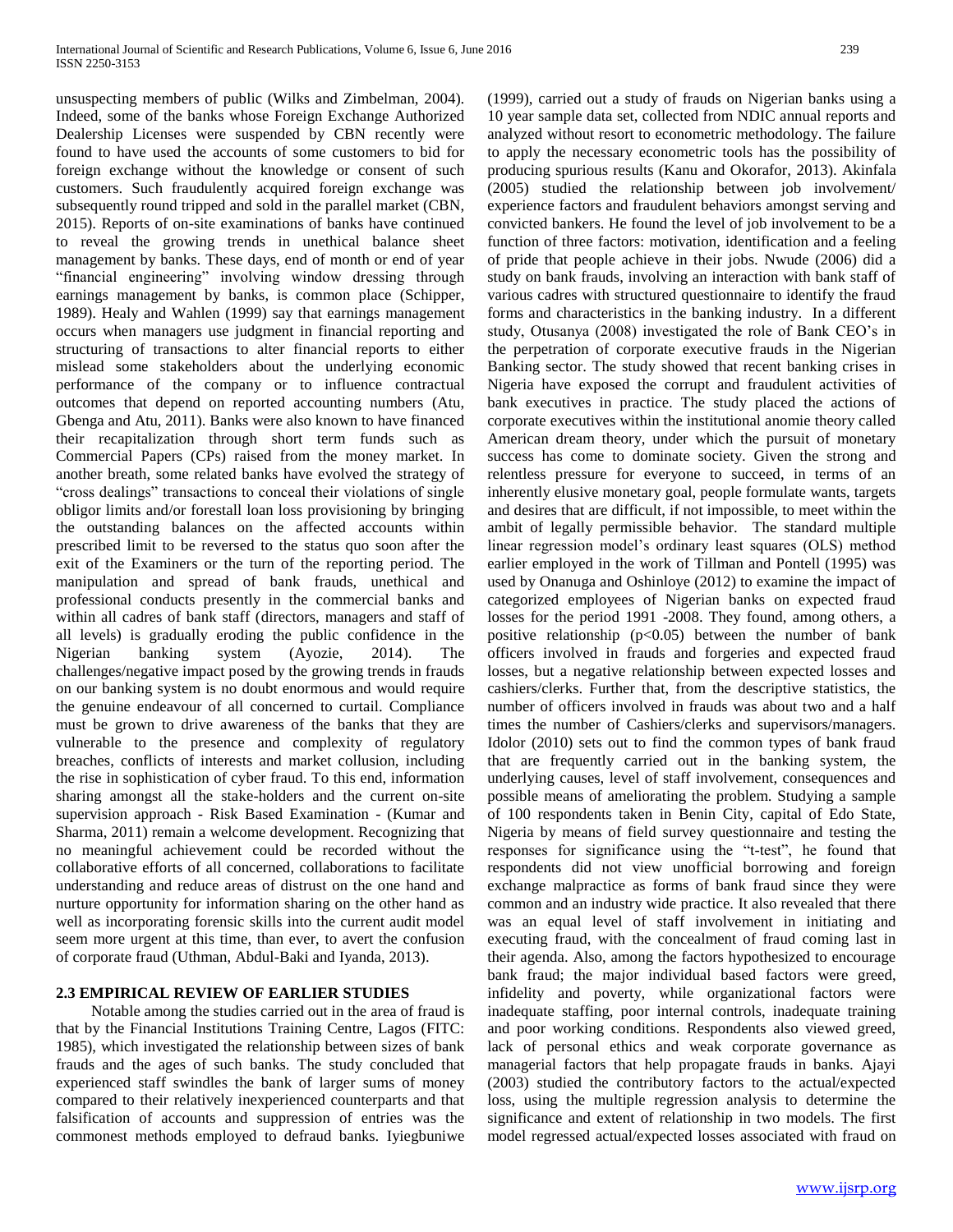total amount involved in fraud, number of bank staff involved and branch network. The second model related actual losses to four categories of staff involved in fraud between 1989 and 2001. The study revealed that the number of staff, branch network of commercial banks and categories of staff involved in frauds have significant impact on the level of actual/expected financial loss.

#### III. RESEARCH METHODOLOGY

 The study employs the ex-post facto design on annual data for the period 1994 to 2014 on the study variables, namely, expected/actual fraud losses and the various categories of staff involved in the reported fraud cases. The data used are presented in absolute values and the different analytical techniques of the ordinary least square (OLS) regression and descriptive statistics are employed in this study. The augmented Dickey-Fuller unit root test, along with the Philips-Peron test, was used as a comprehensive pre-testing procedure to investigate the characteristic of the time series variables.

The study used secondary annual data that covers the period from 1994 to 2014 obtained from the NDIC Annual reports for various years and the Central Bank of Nigeria (CBN) Annual reports/statistical bulletins. To check for and control for probable sources of errors and spuriousness of results as well as maintain stochastic stability, data are compared from at least three different sources before acceptance and subsequent use in the study.

 The desk survey method was used to collect time series data for the period between 1994 and 2014 on frauds and forgeries. The data on the variables were extracted from the publications, bearing in mind the study objectives and hypotheses. Nonetheless, the study acknowledges the position of Eboh (1998) that the collection of data on its own is of limited value unless the data so collected is preserved and presented in a manner that makes it highly comprehensive, informative and usable.

#### **Model Specification**

 The study is adopts, in a modified form, the multiple regression model previously used by Ajayi (2003) as well as Onanuga and Oshinloye, (2012). In the log linear functional notation, the model is specified as:

 $EL = f(SM, OA, CC, TO)$ , expressed in the explicit form as: lnEL=  $\lambda_0$  +  $\lambda_1$ lnSM +  $\lambda_2$ lnOA +  $\lambda_3$ lnCC +  $\lambda_4$ lnTO + E …………………………………………………….. (1) On a priori,  $\lambda_1, \lambda_2, \lambda_3, \lambda_4 > 0$ , Where,

 $EL = Expected/Actual losses from frauds and forgeries; SM$ = Total number of Supervisors and Managers involved in fraud cases; OA = Total number of Officers, Accountants and Executive Assistants involved in fraud cases;  $CC = Total number$ of Clerks and Cashiers involved in fraud cases; TO = Total number of Typists/Others involved in fraud cases;  $ln = Natural$ logarithm, and  $E =$  the stochastic error term

#### **Estimation Techniques and Validation**

 In view of the dynamic nature of the study, a model equation was adopted, on the basis of which the relationship between the stated variables was determined. The estimation of the model was based on the ordinary least squares (OLS) method after the necessary pre-testing of the annual time series data, due to its properties of efficiency, consistency and unbiased-ness. Accordingly, the statistical criteria include the correlation coefficient or the adjusted  $\mathbb{R}^2$ , standard error, students't-test and the F-statistic. The  $R^2$  gives or measures the extent or degree to which the explanatory variables are responsible for the change in the dependent (endogenous) variables. The standard error of estimate or the standard error (S.E.) of the regression is the summary measure of the 'goodness of fit' of the estimated regression line or the test of significance of the parameter estimates. The t-test or, t-statistic, which is an offshoot of the standard error test, estimates the sample value of the "t" by determining the critical region in a two tail test n-k degrees of freedom. If our "t" falls within the critical region, we reject the null hypothesis, otherwise we accept it. The F-statistic performs joint tests of hypothesis and makes joint confidence statements that the true slope coefficients are simultaneously zero. Under this criterion, therefore, if the F value computed exceeds the critical F value from the F table at 5 per cent level of significance, we reject  $H_0$ ; otherwise we do not reject it (Koutsoyannis, 2006).

 The *Econometric criterion (second order test)* employed in the study ensured the exclusion of non-spurious results, arising from uncertainty, parameter fluctuations and contamination in the research design to enhance the validity of the conclusive statements based on them and guarantee existence and uniqueness of solutions proffered (Samad & Khammash, 2000). Further, the Durbin Watson (D.W.) statistic is employed to test the validity of the assumption of non-auto correlated disturbances, by comparing the empirical "d" value calculated from the regression parameters with the values observed from the Durbin Watson tables.

## IV. DATA PRESENTATION, ANALYSIS AND DISCUSSION OF FINDINGS

#### **4.1 DATA PRESENTATION**

 The annual data points for the total estimated fraud losses, number of fraud cases attributable to the various cadres of staff, namely managers/supervisors (SM), clerks/cashiers (CC), Officers, Accountants and Executive Assistants (OA), typists/technical, messengers/security and temporary staff (TO), covering the twenty one (21) year period, 1994 to 2014, were tabulated and are shown in Appendix 2.

## **4.2 ANALYSIS OF DATA**

 **The Descriptive Statistics of Variables,** decomposed into maximum, minimum, mean and median values in Appendix 2 shows that, out of the frauds and forgeries committed across all cadres of staff, the cadre of managers and supervisors (SM) contributed 3,385 cases (or 26.24%), followed by the cadre of Officers, Accountants and Executive Assistants (OA) with 2,402 (26.42%). Clerks and Cashiers (CC) were involved in 2,088 cases, representing 22.97% of the total during the period, while Typists, Technicians and others accounted for the balance of 2,215 (24.37%) of the cases. Furthermore, the highest amount of fraud losses experienced in the study time period was N17.54 billion (minimum N288 Million), with 234 officers, 218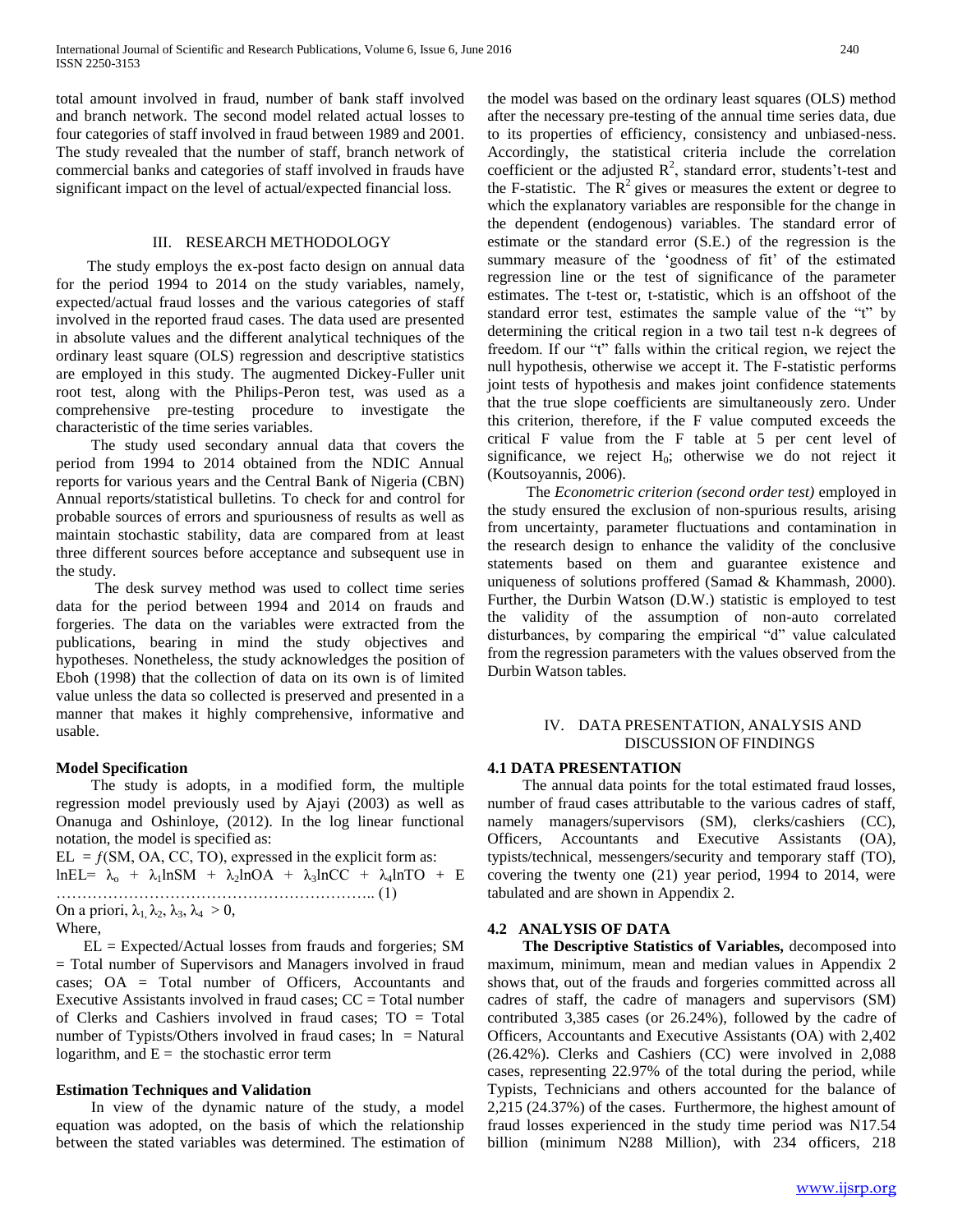supervisors and managers, 220 clerks and cashiers, indicating the highest amount of frauds occur in the cadre of officers/accountants. Average of 3.82billion is lost to frauds annually while an average of 113.57, 114.38, 99.43 and 105.48 supervisors/managers, officers, accountants and Executive Assistants as well as clerks/cashiers and other staff respectively commit frauds annually. The lowest amount of fraud losses in the entire period was N228 million, involving 16 supervisors and managers, 41 officers/accountants, 13, clerks and cashiers as well as 7 other categories of staff. The descriptive statistical result tends to indicate that more officers and accountants are mostly involved in contributing to fraud losses in comparison to the other categorized cadres of supervisors and managers, clerks and cashiers, etc. This is confirmed in 2014, where the highest percentage of frauds and forgeries was perpetrated by the cadre of Officers, Accountants and Executive Assistants constituting 37.85% of total staff involved. Temporary staff (a part of TO cadre) contributed 27.10% of the fraudsters, while clerks/cashiers accounted for 16.77%. These three cadres of staff (OA, TO and CC) recorded the highest incidences of frauds and forgeries in 2014. Appendix 3 shows the prevalence of the various types of frauds in 2014 and 2013 alone, generally confirming the trend over the years (CBN, 2014). It confirms that ATM fraud is the most rampant contributing 7181 (67.61%) and 1,739 (i.e. 46.03%) of the total cases in 2014 and 2013. In terms of actual loss sustained, web-based (internet banking) fraud was the highest (and second in terms of frequency) in 2014 at N3.20 billion representing 51.60% of total actual loss (2013: 29.23%), indicating an increase of 90% over 2013 (N1.68 billion). Further, ATM/Card-related frauds rose from 1739 in 2013 to 7181 in 2014 while they contributed N1.24 billion in amount lost to frauds and forgeries, representing 20.06% of the total industry loss in 2014 against 10.16% in 2013. Year-on-year, there was a reduction in unauthorized credits, perhaps indicating better corporate governance practices and good internal control processes. Also, foreign currency theft declined by 46% from 41 (and N0.049 billion loss) in 2013 to 22 (and N0.033 billion loss) in 2014. Further, outright theft by outsiders/customers also waned from thirty four cases (and N0.037 billion loss) in 2013 to fourteen cases (and N0.021 billion loss) in 2014. This probably suggests that frauds were mostly insider-related. Fraudulent transfer and withdrawal of deposits followed internet banking and ATM frauds in terms of frequency (1099 cases) and loss sustained (N0.583 billion) in 2014 ahead of suppression of customer deposits at 483 cases (2013: 324) representing 4.55% (2013:8.63%) of total cases and 5.04% of the N6.19 billion lost in that year (2013: 8.37%). Curiously, there was no case of nondispensing of money but registered by the electronic journal, a 100% decline from thirty nine in 2013. The top ten deposit money banks contributed N21. 90 billion (or 85.50% of the industry's fraud amount in 2014 as against N18.86 billion (or 86.54%) in 2013. This same class of banks posted a total contributory loss of N5.17 billion representing 83.46% of the banking industry total loss in 2014.

 *The regression results:* The pre-testing procedure results, based on the augmented Dickey-Fuller (ADF) and the Philips-Peron (PP) tests are presented in Tables 1, below.

**Table 1: Results of ADF and PP unit root test**

| Variable      | ADF       | Decision | Philip     | Decision |  |
|---------------|-----------|----------|------------|----------|--|
|               |           |          | Perron     |          |  |
| EL            |           | I(2)     |            | I(1)     |  |
| <b>SM</b>     | 3.75744*  | I(1)     | 5.13789**  | I(1)     |  |
| OΑ            |           | I(2)     |            | I(1)     |  |
| <sub>CC</sub> | 5.85739** | I(1)     | 11.03923** | I(1)     |  |
| TO            |           | I(1)     |            | I(1)     |  |
|               | 5.73656** |          | 5.51571**  |          |  |
|               |           |          |            |          |  |
|               | 5.73078** |          | 8.07211**  |          |  |
|               |           |          | 4.         |          |  |
|               | 3.96753** |          | 08540**    |          |  |

**Source:** Researcher's computation.

Note: Critical values, ADF test: 1 percent = -3.85739, 5 percent =  $-3.04039$  and 10 percent =  $-2.66055$ . Philips-Peron: 1 percent =  $-3.85739$ , 5 percent =  $-3.04039$  and 10 percent =  $-$ 2.66055. \*significant at 5 and percent; \*\*significant at all confidence levels (See full analysis in Appendix)

 The results as presented in Table 1 show that the variables EL and OA are integrated of order two  $- I(2)$ , while the remaining variables (SM, CC, TO) are stationary at order one – I(1) under the augmented Dickey-Fuller (ADF). However, the tests show all the variables signed in the model are stationary at order one  $-I(1)$  with the Philips-Peron (PP) test.

|    | <b>SM</b> | ΟA       | CC       | TO       |
|----|-----------|----------|----------|----------|
| SМ |           | 0.366658 | 0.532417 | 0.185729 |
| ОA | 0.366658  |          | 0.479673 | 0.639618 |
| CC | 0.532417  | 0.479673 |          | 0.694906 |
| TO | 0.185729  | 0.639618 | 0.694906 |          |

**Table 2: Correlation Matrix**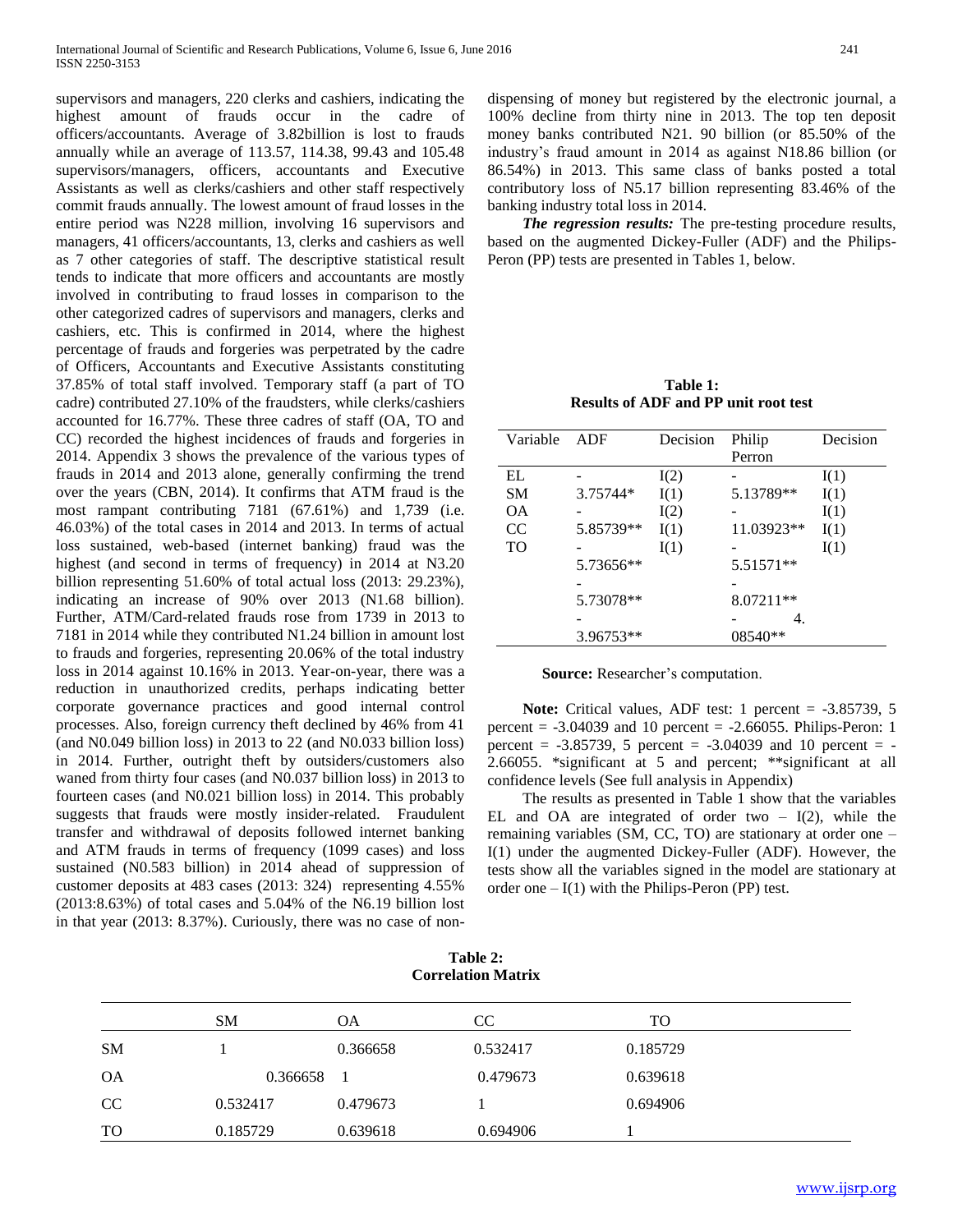Having done this, the ordinary least squares technique was used to analyze the underlying data and the resulting regression results are as shown in Table 3, below.

# **Table 3: Multiple regression result**

Dependent Variable: LEL Method: Least Squares Date: 07/21/15 Time: 13:58 Sample: 1994 – 2013 Included observations: 19

| Variable                                                                                                                                       | Coefficient                                                                                        | Std. Error                                                                                                                                       | t-Statistic                                     | Prob.                                                                          |
|------------------------------------------------------------------------------------------------------------------------------------------------|----------------------------------------------------------------------------------------------------|--------------------------------------------------------------------------------------------------------------------------------------------------|-------------------------------------------------|--------------------------------------------------------------------------------|
| $\mathsf{C}$<br><b>LSM</b><br><b>LOA</b><br><b>LCC</b>                                                                                         | 2.846129<br>$-0.226771$<br>2.284537<br>1.716652                                                    | 2.526599<br>0.603755<br>0.789610<br>0.369905                                                                                                     | 1.116875<br>$-0.392341$<br>2.918843<br>4.627532 | 0.2790<br>0.7054<br>0.0107<br>0.0003                                           |
| <b>LTO</b><br>R-squared<br>Adjusted R-squared<br>S.E. of regression<br>Sum squared resid<br>Log likelihood<br>F-statistic<br>Prob(F-statistic) | $-1.504430$<br>0.768312<br>0.719878<br>1.124735<br>17.71039<br>$-26.29210$<br>16.93258<br>0.000044 | 1.297050<br>Mean dependent var<br>S.D. dependent var<br>Akaike info criterion<br>Schwarz criterion<br>Hannan-Quinn criter.<br>Durbin-Watson stat | $-1.798130$                                     | 0.1016<br>7.626543<br>1.256536<br>3.293905<br>3.542442<br>3.335968<br>1.928217 |

**Source:** Computed with e-Views 7.0 from Appendix 3

#### 4.3 **DISCUSSION OF FINDINGS**

 The study relates total expected fraud losses for the period 1994 – 2014 to the signed in explanatory variables, using the (OLS) technique. Accordingly, the model creates a platform for testing the relative contribution of each category of staff to expected losses and also to evaluate its overall explanatory power and the result is shown in Table 2.

From the estimated regression analysis results in Table 2, based on ordinary least squares, the relationship in respect of estimated losses (EL) on number of supervisors and managers (SM), officers and accountant fraud cases (OA), Clerks/cashiers (CC), and Typists/Other staff (TO), may be represented (with t-ratio levels in parenthesis) as:

Ln EL =  $2.85 - 0.23$ LnSM +  $2.29$ LnOA +  $1.72$ LnCC – 1.50LnTO …………. (4)  $(1.12)$   $(0.39)$   $(2.92)$   $(4.63)$ 

(1.80)

 Only the number of supervisors and managers and Typists/Other staff involved in bank fraud cases bear the sign predicted by the model, supporting the point that while frauds and forgeries perpetrated by officers and accountants (OA), Clerks/cashiers (CC) are often not discovered thereby increasing the expected fraud losses, those executed by supervisors/managers and Typists/others are often discovered, and recovered, thereby reducing expected losses (Onanuga and Oshinloye, 2012). The results of  $\mathbb{R}^2$  and adjusted  $\mathbb{R}^2$  from the regression result are 0.77 and 0.72, meaning that the joint explanatory power of the regressors is only 77% of the variation

in the regressand, while 72% of the variation in expected fraud losses is explained by the explanatory variables. This means over 28% of fraud losses are attributable to non-insider related frauds and forgeries, which agrees with the position the Central Bank of Nigeria that more frauds are committed directly by insiders or their acquiescence than by outsiders (CBN, 2014). Notwithstanding this explanatory power of the regressors, indicated by the adjusted  $\mathbb{R}^2$ , the model can still be considered a good fit for forecasting bank fraud losses in Nigeria. The F test at 5% level of significance ( $F<sub>0.05</sub>$ ) is 3.29 and  $F<sub>cal</sub>$  under this second model is 16.93. Since  $F_{cal} > F_{0.05}$  we reject  $H_0$  in favour of  $H_1$ . Alternatively, since Prob (F-statistic) is 0.000044, which is smaller than  $0.01$ ,  $0.05$  and  $0.1$ , we reject  $H<sub>o</sub>$  at 1%, 5% and 10% levels of significance. Also  $t_{0.05}$  is 1.73, while from Table 4.6  $t_{\rm sm}$ is 0.39 for number of fraud cases executed by supervisors and managers; since  $t_{SM} < t_{0.05}$ , we reject  $H_0$  and conclude that supervisors and managers are not significant in explaining fraud losses in Nigerian banks. However,  $t_{OA}$ ,  $t_{CC}$  and  $t_{TO}$  are 2.92, 4.63 and 1.80, respectively and all values are greater than  $t_{0.05}$  (1.73), we reject the  $H_0$  and accept  $H_1$ . This implies that the number of fraud cases by officers/accountants, clerks/cashiers and typist/others are statistically significant in explaining the variations in banks' losses due to frauds.

 The Durbin-Watson d-statistic, unlike the F or t-tests, has no critical values that lead to the rejection or acceptance of a null hypothesis. Nonetheless, based on our test for the existence of serial correlation using the d-statistic we estimated the d-statistic in Table 4.6 as 1.93. However, the Durbin-Watson d-statistic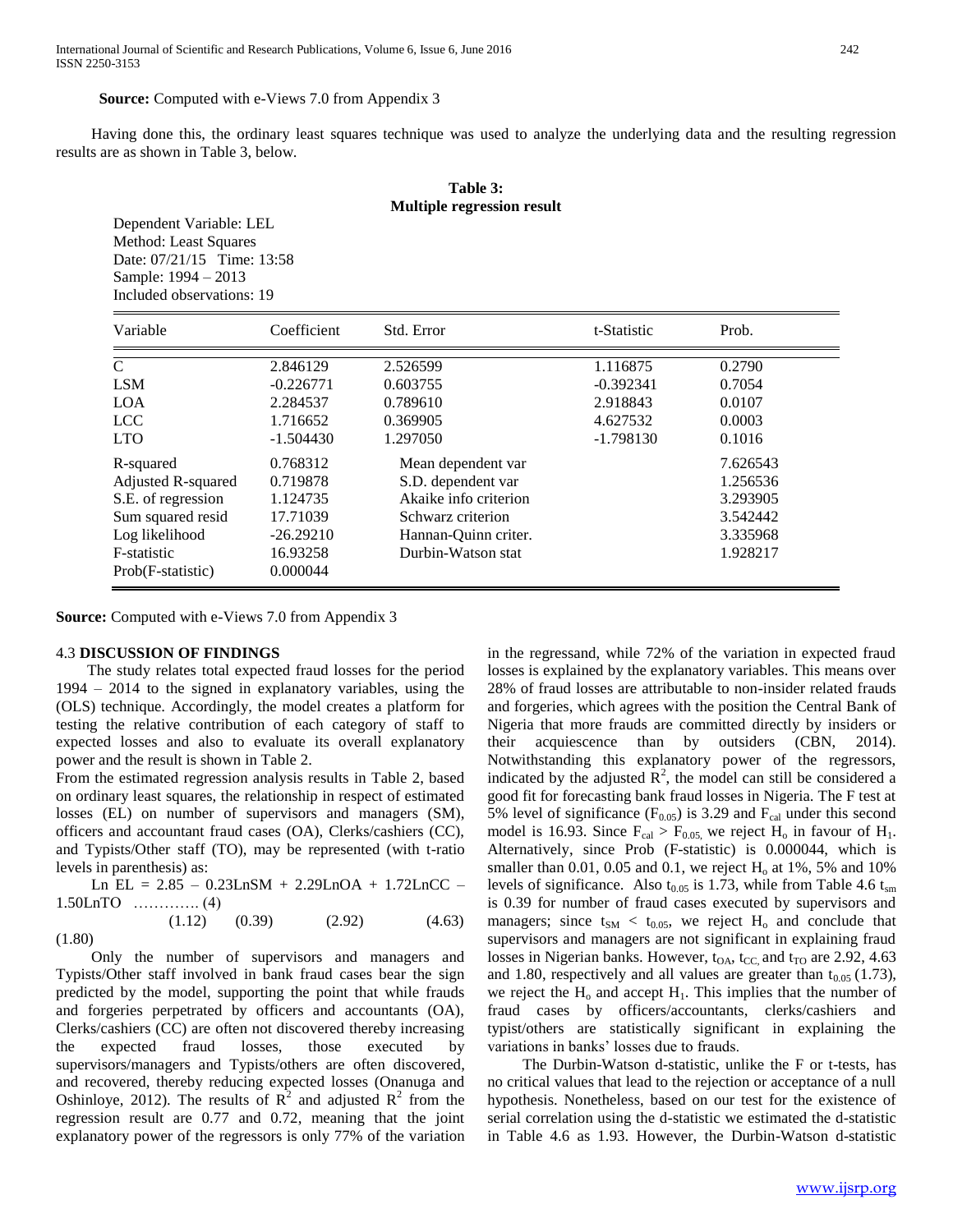table gives  $d_u$  as 1.57 and  $d_l$  is 0.684; since  $d_u$  (1.57) < d (1.93) <  $4 - d_u (2.43)$ , we accept the null hypothesis and state that there is no autocorrelation, positive or negative, in the error term and since the DW  $(=1.93)$  is close to 2.0, it suggests that the model is good for prediction.

## **4.4 Test of Hypotheses**

 *Hypothesis:* There is no significant relationship between the level of frauds in the banking sector and the cadre levels of employees.

 Decision Rule: if the calculated t-statistic of the frauds committed by the various cadre levels of employees is significant at 5 per cent level using thumbs rule, reject the null hypothesis and accept the alternative hypothesis. On the basis of the decision rule and given that  $t_{0.05}$  is 1.73, while from Table 4.6,  $t_{\rm sm}$ is 0.39 for number of fraud cases executed by supervisors and managers; since  $t_{SM} < t_{0.05}$ , we reject this hypothesis and conclude that supervisors and managers are not significant in impacting fraud losses in Nigerian banks. However,  $t_{OA}$ ,  $t_{CC}$  and  $t_{TO}$  are 2.92, 4.63 and 1.80, respectively and all these values are greater than  $t_{0.05}$  (1.73), we reject the H<sub>0</sub> and accept H<sub>1</sub> with respect to these variables. These three variables are correctly signed and significant at 5 per cent level, the null hypothesis is therefore rejected and the alternative hypothesis accepted. This implies that the number of fraud cases by officers/accountants, clerks/cashiers and typist/others are statistically significant in explaining the variations in banks' losses due to frauds.

## V. SUMMARY, CONCLUSION AND RECOMMENDATIONS

## **5.1 SUMMARY OF FINDINGS**

The findings of the study are that:

- I. Seventy seven percent of frauds have insider attribution and only about 28% of fraud losses are wholly attributable to non-insider related frauds and forgeries.
- II. The number of fraud cases by officers/accountants, clerks/cashiers and typist/others are statistically significant in explaining the variations in banks' losses due to frauds.
- III. Supervisors and managers are not significant in impacting fraud losses in Nigerian banks.

 IV An average of 433 staff are involved frauds and forgeries every year, with supervisors/managers and Officers,

 Accountants/Executive Assistants contributing 228 staff complicities (or 53%) at 114 cases apiece.

## **5.2 CONCLUSION**

 The results suggest that frauds in the review period were mostly insider-related. With 82.35% of the staff involved in frauds out of the 153 reported in 2014 alone being technical/others staff, the time to review the casualization policy in deposit money banks seem due for review and possible jettisoning. Perceived pressure to commit fraud may be financial or non-financial, while opportunities to act unethically may arise from the very structure of the organization which provides a motivation for employees to manipulate the organization's internal control system and financial infrastructure for unwholesome personal gains. If workplace conditions are managed by HR function to promote positive socialization, foster social learning and a sense of community in employees and management is responsive to employees' plights, the inclination to learn and indulge in anti-social/criminal behavior will be reduced and the spiraling financial losses halted and reversed. Current measures, such as the CBN 'black book' on fraudulent bank staff, the Bank Verification Numbers (BVN) encryption, the activities of SCUML, etc would, hopefully, achieve this end in the near future if sustained and strengthened. Because previous employee dishonesty in the financial industry surely constitutes a reasonable anticipation of future dishonesty by that employee wherever else he goes, the banking community needs to accept that there is reason to be concerned with the spillover or externality impacts of their fraud prevention actions or inaction on other banking entities, the sector and society. The battle against Nigerian fraud will require continued interagency collaboration, public education and greater international cooperation to accomplish greater and sustainable success. The prevention, detection and punishment of fraud offenders must be pursued extensively through measures and regulations (e.g. creating a supportive work environment, a realistic compensation scheme and a sound internal control system) that reduce the temptation to commit fraud while increasing the chances of detection.

## **5.3 RECOMMENDATIONS**

 Based on the findings of this study, the following recommendations are made:

- 1. The CBN must work with the deposit money banks to aggressively tackle cyber crime and implement robust risk-based internal control systems and strict adherence to the codes of corporate governance to check the prevalence of insider-related frauds and forgeries. This will sign post.
- 2. Existing guidelines (CBN 'black book', EFCC's SCUML, etc.) on deterrence and prevention of banking sector frauds, which are currently inadequately addressing detection and mitigation activities should be strengthened and broadened by deepening the Risk Based Examination methodology and incorporating forensic skills into the current audit model
- 3. Recognizing the spillover or externality impacts of the individual banks' fraud prevention actions or inaction on other entities and society and noting that no meaningful achievement could be recorded without the collaborative efforts of all concerned, collaborations to facilitate understanding and reduce areas of distrust and nurture opportunity for information sharing is recommended to avert the spiraling of corporate fraud
- 4. The recruitment process of banks should be strengthened through a robust, IT-based, secured selection, referencing and lifestyle tracking aspects, by institutionalizing supervision of bank employees and necessary employee investigations at the hiring point in the industry.
- 5. Strengthen the internal control mechanism of banks, particularly, the monitoring and sustenance of effective system of dual control in banking operations as well as work environment and job content enrichment to curtail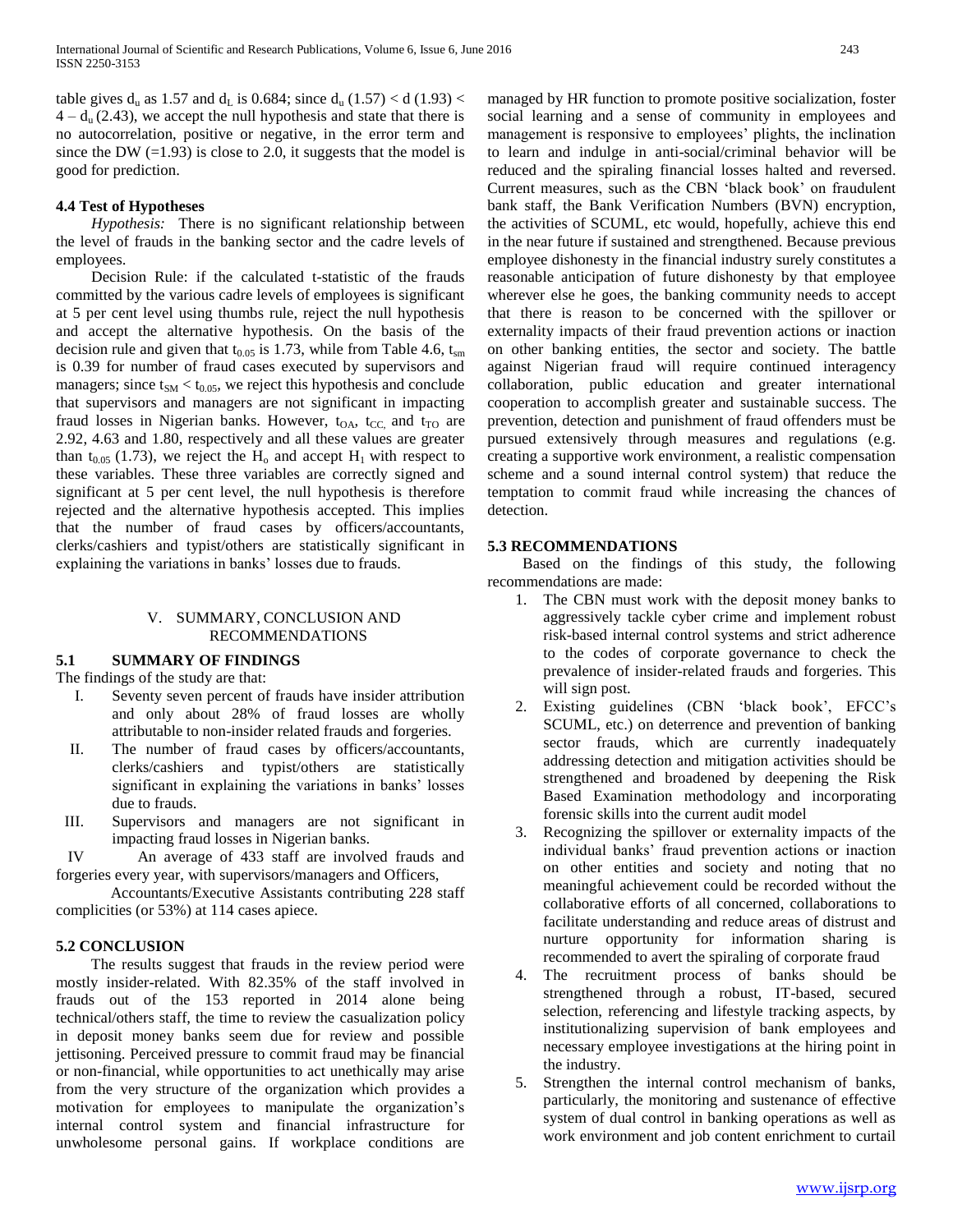the opportunity to commit fraud presented when employees are allowed to have wholesome access to assets and information that allow them to both commit and conceal fraud.

- 6. Deliberate and sustained customer education, by the CBN, NDIC and the banks on security scrutiny of bank documents and platforms, reporting and redress mechanisms should be put in place, supported with a central fraud registry where convicted bank fraudsters are indented for recall and referencing during personnel hiring processes.
- 7. The CBN must work with the Bankers Committee to promote professional training, retraining and certification of bank staff and consider the casualization policy in deposit money banks for review and possible jettisoning.

# **CONFLICT OF INTEREST**

 **The author declares that there is no conflict of interests regarding the publication of this paper.**

#### **REFERENCES**

- [1] Abdulraheem, A., Isiaka, S. B. & Muhammed, A. Y. (2012). Fraud and its implications for banks in Nigeria. International Journal of Asian Social Science, 2(4), 382 – 387.
- [2] Adebisi. A.F. (2009). The bankers fortress. Lagos: Mega synergy Nigeria limited
- [3] Adeyemi, O. O. (2012). Corruption and local government administration in Nigeria: A discourse of core issues. European Journal of Sustainable Development 1 (2), 183-198
- [4] Adeyemi, S. B. (2004). Minimization of financial crimes: the role of the accountants. Global Journal of Accounting, 1(2), 95 – 107.
- [5] Adeyemo, K. A. (2012). Fraud in Nigerian banks: Nature, deep-seated causes, aftermaths and probable remedies. Mediterranean Journal of Social Sciences, 3 (2), 279 -290.
- [6] Aikhorin, O. (1994). Bank fraud. Unpublished Masters seminar paper, University of Benin, Nigeria.
- [7] Ajayi, M. A. (2003). Fraud in Nigeria's financial system: Evidence from commercial banks. Ilorin Journal of Business and Social Sciences, 8(1&2), 112 -118.
- [8] Alashi, S. O. (1994). Fraud prevention and control: the role of Government and US agents. The Nigerian Banker, October – December, 26 - 34.
- [9] Anya, A. O. (2003). Corporate governance as an effective tool for combating financial and economic crimes. The Nigerian Banker, October – December, 32 – 36.
- [10] Atu, O. O.K., Gbenga, E. & Atu, E. R. (2011). The impact of corporate governance and earnings management on the performance of some Nigerian quoted companies. ICAN Journal of Accounting and Finance, 1(3), 50 – 61.
- [11] Ayozie, D. O. (2012). Ethical considerations of integrated marketing, communication in Nigeria. The Nigerian Banker, April – June, 26 - 34.
- [12] Ayozie, D. O. (2014). The current ethical challenges in the commercial banking sector. The Nigerian Banker, January – March, 35 - 53.
- [13] Barr, R. H. (2007). A case study in fraudulent financial reporting. Elliot Marketing Inc. Retrieved 16/07/2015 from www.bobbar.biz/Elliot
- [14] Buckley, R. P. & Gao, X. (2002). Development of the fraud rule in letter of credit law: The journey so far and the road ahead. Journal of International Law,  $23(4)$ ,  $663 - 712$ .
- [15] CBN (2014). Economic report for the first half of 2014. Abuja: Central Bank of Nigeria
- [16] CBN (2015; February 19). Closure of thr cbn RDAs/WDAs foreign exchange window. Press Release. The Punch, 57.
- [17] Chiezey, U. & Onu, A. J. C. (2013). Imoact of fraud and fraudulent practices on the performance of banks in Nigeria. British Journal of Arts and Social Sciences, 15 (1), 12 – 28.
- [18] Cressey, D. R. (1953). Other people's money: A study in the social psychology of embezzlement. Glencoe, Ill.: Free Press.
- [19] Eboh, E. C. (1998). Social and economic research: principles and methods. Lagos: Academic Publications and Development Resources Limited.
- [20] Ebomobowei, A. & Sophia, J. M. (2011). Mergers and acquisitions in the Nigerian banking industry: An explorative investigation. The Social Sciences, 6 (3), 213 – 220.

[21]

- [22] Epstein, G. (2002). Financialization, rentier interests and Central Bank policy. Research Institute (PERI), usetts, Amherst.
- [23] Federal Bureau of Investigation (2011). Taking a Trip to the ATM? Beware of 'Skimmers'. Retrieved from https://www.fbi.gov/news/stories/.../atm\_071411
- [24] Francis, L. (2010). Banking on Robbery: The Role of Fraud in the Financial Crisis. Casualty Actuarial Society E-Forum, Fall, 2. 1- 54.
- [25] Garner, B. A. (2014). Black's Law Dictionary, 10th ed. New York: Thomson West.
- [26] Gujarati, D. N. (2013). Basic econometrics (7th ed.). USA: McGraw-Hill Create.
- [27] Healy, P. & Wahlen, J. M. (1999). A review of the earnings management literature and its implication for standard setting. Accounting Horizons, 1- 32.
- [28] Helsby, T. (2014). Fraud at a glance: The human factor. Kroll Global Fraud Report, July/August, 8 -9.
- [29] Hirschi, T. & Gothfredson, M. R. (1983). Age and the explanation of crime. American Journal of Sociology, 89 (3), 552 – 584. Doi:10.1086/227905.
- [30] Hopwood, W. S., Liener, J. J., Young, G. R. (2012). Forensic Accounting and fraud examination (2nd ed.). New York: McGraw-Hill Companies, Inc.
- [31] Hur-Yagba, Y. (2003). Frauds in the Nigerian banking industry. Abuja Management Review,  $1(1)$ ,  $11 - 17$ .
- [32] Idigbe, A. I. & Kalu, O. (2010). Dealing with bank insolvency: regulatory intervention and criminal. Insolvency & Restructuring – Nigeria, 1-5.
- [33] Idolor, E. J. (2010). Bank frauds in Nigeria: underlying causes, effects and possible solution. African Journal of Accounting, Economics, Finance and Banking Research,  $6(6)$ ,  $62 - 80$ .
- [34] Idowu, I. (2009). An assessment of fraud and its management in Nigerian commercial banks. European Journal of Social Science, 10(4), 628-640.
- [35] Ikpefan, O. A. & Odularu, G.O. (2007). Using money laundering Act as a tool for monitoring deposits and frauds in the Nigerian banking industry: An empirical approach. The Nigerian Banker, April – June.
- [36] Iyiegbuniwe, W. (1998). Fraud risk in Nigerian banks. Unilag Journal of Business, 1(2).
- [37] Jafaru, J. & Iyoha, F. O. (2012). Directors and corporate governance in the banking sector: Evidence from Nigeria, ICAN Journal of Accounting and Finance, 11(4), 157 – 167.
- [38] Kanu, S. I. & Okorafor, E. O. (2013). The nature, extent and economic impact of fraud on bank deposits in Nigeria. Interdisciplinary Journal of Contemporary Research in Business, 4(9), 253 – 265.
- [39] Koslowski, P. (2009). The ethics of banking conclusions from the financial crises. New York: Springer Science + Business Media B.V.
- [40] Koutsoyiannis, A. (2006). Theory of econometrics. New York: Palgrave Publishers Ltd
- [41] Kroll (2014). 2013/2014 Global Fraud Report. New York: Kroll/Economist Intelligence Unit.
- [42] Kumar, R. & Sharma, V. (2011). Practical Auditing: A risk-based approach. New Delhi: PHI Learning Private Limited.
- [43] Lannacci, J. & Morris, R. (2000). Aceess device fraud and related financial crimes. Washington: CRC Press
- [44] Lundin, L. (2013). Financial fraud. Orlando: Sleuthsayers.
- [45] MacRae, J. (2001). The evolution of insurance fraud detection: Claims. Insurance Week, Inc. Sept., 49(9), 51.
- [46] NDIC (2013). Annual Report and Statement of Accounts for the year ended December 31. Abuja: Nigerian Deposit Insurance Corporation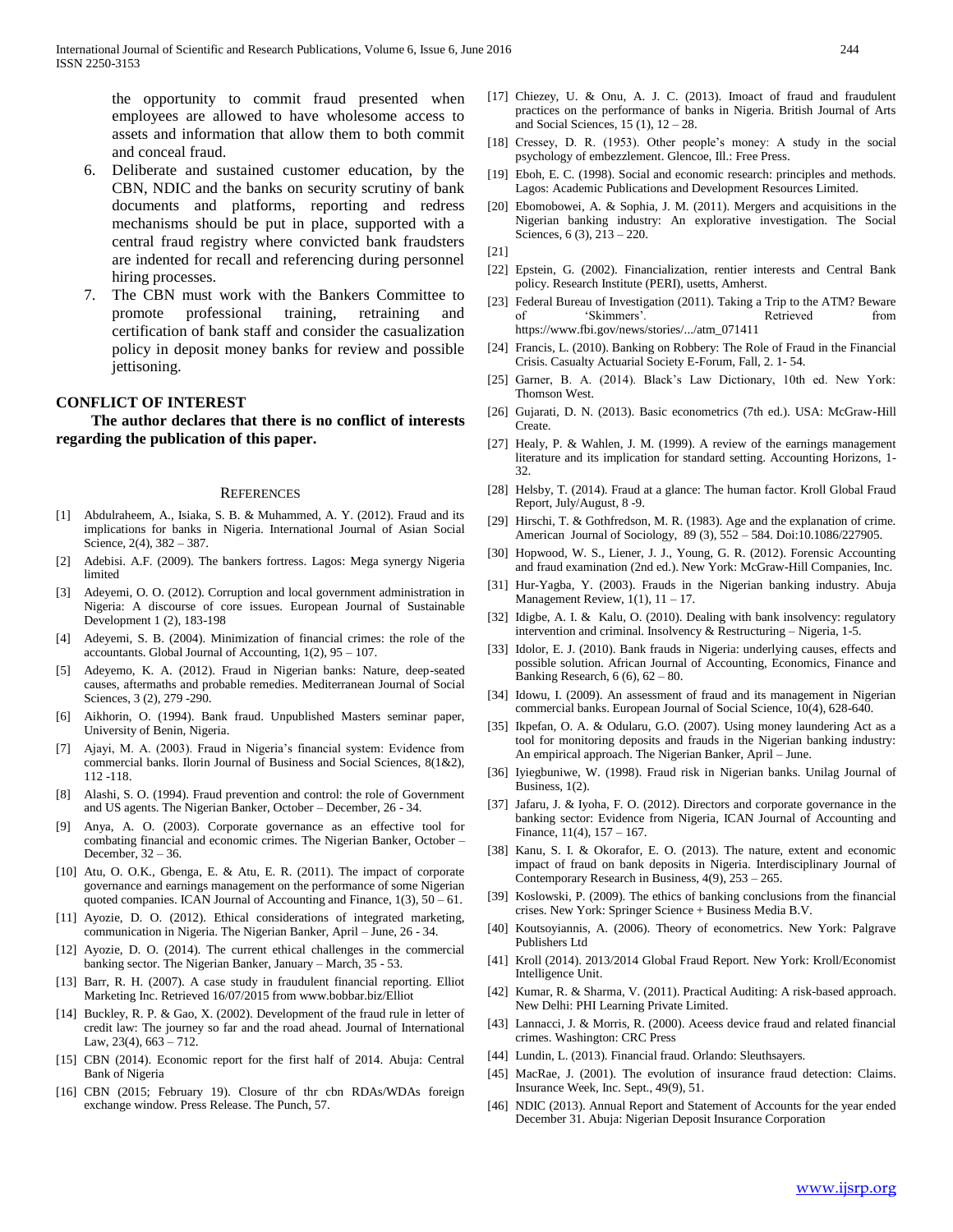- [47] NDIC (2014). Annual Report and Statement of Accounts for the year ended December 31. Abuja: Nigerian Deposit Insurance Corporation
- [48] Nyong, M. O. (2008). Recent advances in econometric analysis. Lecture notes on advanced quantitative techniques. Department of Banking and Finance, University of Calabr, Calabar, Nigeria.
- [49] Ogunleye, G. A. (2010). Perspectives on the Nigerian Financial safety-net: An NDIC Book. Abuja: Nigeria Deposit Insurance Corporation.
- [50] Ojo, J. A. (2008). Effect of bank fraud on banking operation in Nigeria. International Journal of Investment and Finance, 1(1), 103.
- [51] Olaoye, C. O. (2009). Impact of internal control system in banking sector in Nigeria. Pakistan Journal of Social Sciences, 6(4), 81 – 89.
- [52] Olaoye, C. O. & Adekola, D. R. (2014). Analysis of frauds in banks: Nigeria's experience. European Journal of Business and Management, 6  $(31), 90 - 99.$
- [53] Olatunji, O. C. (2009). Impact of internal control system in the banking sector in Nigeria. Pakistan Journal of Social Sciences, 6 (4), 181 – 189.
- [54] Onanuga, A. T. & Oshinloye, M. O. B. (2012). An empirical analysis of occupational frauds in the Nigerian Banking Industry, 1991 -2008. Journal of Banking, 6 (1), 1 – 18.
- [55] Onwujiuba, J. O. (2013). Bank fraud and its effect on bank performance in Nigeria. Retrieved from www.pubs.caritasuni.edu.ng/.
- [56] Osilowo, T. (2004). Money Laundering: Know your customer. A seminar paper presented at Covenant University Community Bank, Ota, Nigeria.
- [57] Otusanya, O. J. (2011). The role of professionals in anti-social financial practices: The case of Nigeria. Accountancy Business and the Public Interest,  $1 - 52$ .
- [58] Owolabi, S. A.(2010). Fraud and fraudulent practices in Nigeria banking industry. African Research Review, 4(3b), 240-256
- [59] Padmanabhan, G. (2013). Role of financial market infrastructure in financial system stability and implications for Central Bank. 11th SEACEN-World Bank Advanced Course on Payment and Settlement Systems, Kuala Lumpur, February 26.
- [60] Samad, H. E. & Khammash, M. (2000). Stochastic stability and its relevance to the analysis of gene regulatory networks: some recent thoughts and results. Nature, 17.
- [61] Scarpitti, F. R., Nielsen, A. L. & Miller, J. M. (2009). A Sociological theory of criminal behavior, crime and criminals: Contemporary and classical readings in Criminology (2.ed). New York: Oxford University Press.
- [62] Schipper, K. (1989). Commentary on earnings management. Accounting Horizons, 3, 91-102.
- [63] Schorr, D. & Low, E. (2014). Independent monitors: Not just for enforcement action anymore. Kroll Global Fraud Report, July/August, 16 - 17.
- [64] Schubert, J. (2015). Social control: definition, theory and examples. Retrieved from study.com/academy/lesson/social-control-definition-theoryexamples.html
- [65] Sikka, P. (2005, February 23). The corporate scams that aid terrorist money launders. The Guardian, 32.
- [66] Soludo, C. C. (2004). Consolidating the Nigerian banking industry to meet the development challenges of the 21st century. Address at the Special meeting of the Bankers' Committee, Abuja, July 6.
- [67] Sutherland, E. H., (1947). Principles of Criminology. New York: J. B. Lippincott.
- [68] Sutherland, E. H., & Cressey, D. R. (1960). A theory of differential association. In F. T. Cullen & R. Agnew (Eds.), Criminological theory: Past and present (pp. 122 – 125). Los Angeles: Roxbury Company.
- [69] Tijani, O. M. & Sunmonu, S. O. (2013). Unethical Leadership and Equities Market Crisis – Stakeholders'Perspective in Nigeria. European Journal of Humanities and Social Sciences, 20 (1), 1008 – 1028.
- [70] Tillman, R. & Pontelli, H. (1995). Organiszations and fraud in the savings and loans industry. Journal of Social Forces, 73 (4), 1439 – 1463.
- [71] The Free Dictionary (2013). Paperhanging Definition. Retrieved July 15, 2015 from www.thefreedictionary.com/paperhanging/
- [72] Usenideh, E. A. (2014). The linkage between financial infrastructure, macro-prudential policies and financial crisis: Its (financial crisis) adverse impact on financial stability and international business. The Nigerian Banker, January – March,  $11 - 25$ .
- [73] Usman, A. K. & Shah, M. H. (2013). Critical Success Factors for Preventing e-Banking Fraud. Journal of Internet Banking and Commerce, August,  $18(2)$ ,  $1 - 54$ .
- [74] Uthman, A. B., Abdul-Baki, Z. & Iyanda, R. A. (2013). An empirical examination of the role of "forensic audit" in enhancing financial investigations in Nigeria. ICAN Journal of Accounting and Finance (IJAF),  $2(1)$ ,  $145 - 159$ .
- [75] Wilks, J. T. & Zimbelman, M. F. (2004). Decomposition of fraud-risk assessments and auditor's sensitivity to fraud cues. Contemprary Accounting Rsearch, 21 (3).
- [76] Wilhelm, W. K. (2004). The Fraud Management Lifecycle Theory: A Holistic Approach to Fraud Management. Journal of Economic Crime Management, Spring, 2 (2), 1–38.
- [77] Wolfe, D. T. & Hermanson, D. R. (2004). The fraud diamond: Considering the four elements of fraud. The CPA Journal, 74 (12), 38 – 42.
- [78] Zimbelman, M. F., Albrecht, C. C., Albrecht, W. S. & Albrecht, C. O. (2012). Forensic Accounting ( 4th ed). New York: South-Western Centage Learning International.

#### **AUTHORS**

**First Author** – IBOR, Bassey Ina, basseyibor@yahoo.co.uk Department of Banking and Finance, Faculty of Management Sciences, University of Calabar, Nigeria

# **Appendix 1 Insured Banks' Frauds and Forgeries**

| <b>YEAR</b> | <b>TOTAL NUMBER</b><br><b>OF FRAUD CASES</b> | <b>TOTAL AMT</b><br><b>INVOLVED (N'</b><br>M) | <b>TOTAL</b><br><b>EXPECTED</b><br>LOSS(N'M) | NO. OF<br><b>STAFF</b><br><b>INVOLVED</b> |
|-------------|----------------------------------------------|-----------------------------------------------|----------------------------------------------|-------------------------------------------|
| 1994        | 737                                          | 3,399                                         | 951                                          | 737                                       |
| 1995        | 625                                          | 1,011                                         | 229                                          | 625                                       |
| 1996        | 606                                          | 1,601                                         | 375                                          | 552                                       |
| 1997        | 487                                          | 3,778                                         | 228                                          | 566                                       |
| 1998        | 573                                          | 3,197                                         | 692                                          | 311                                       |
| 1999        | 195                                          | 7,404                                         | 2,730                                        | 596                                       |
| 2000        | 403                                          | 2,851                                         | 1,081                                        | 493                                       |
| 2001        | 943                                          | 11,244                                        | 906                                          | 152                                       |
| 2002        | 796                                          | 12,920                                        | 1,300                                        | 85                                        |
| 2003        | 1036                                         | 9,384                                         | 857                                          | 106                                       |
| 2004        | 1.175                                        | 11,754                                        | 2.610                                        | 383                                       |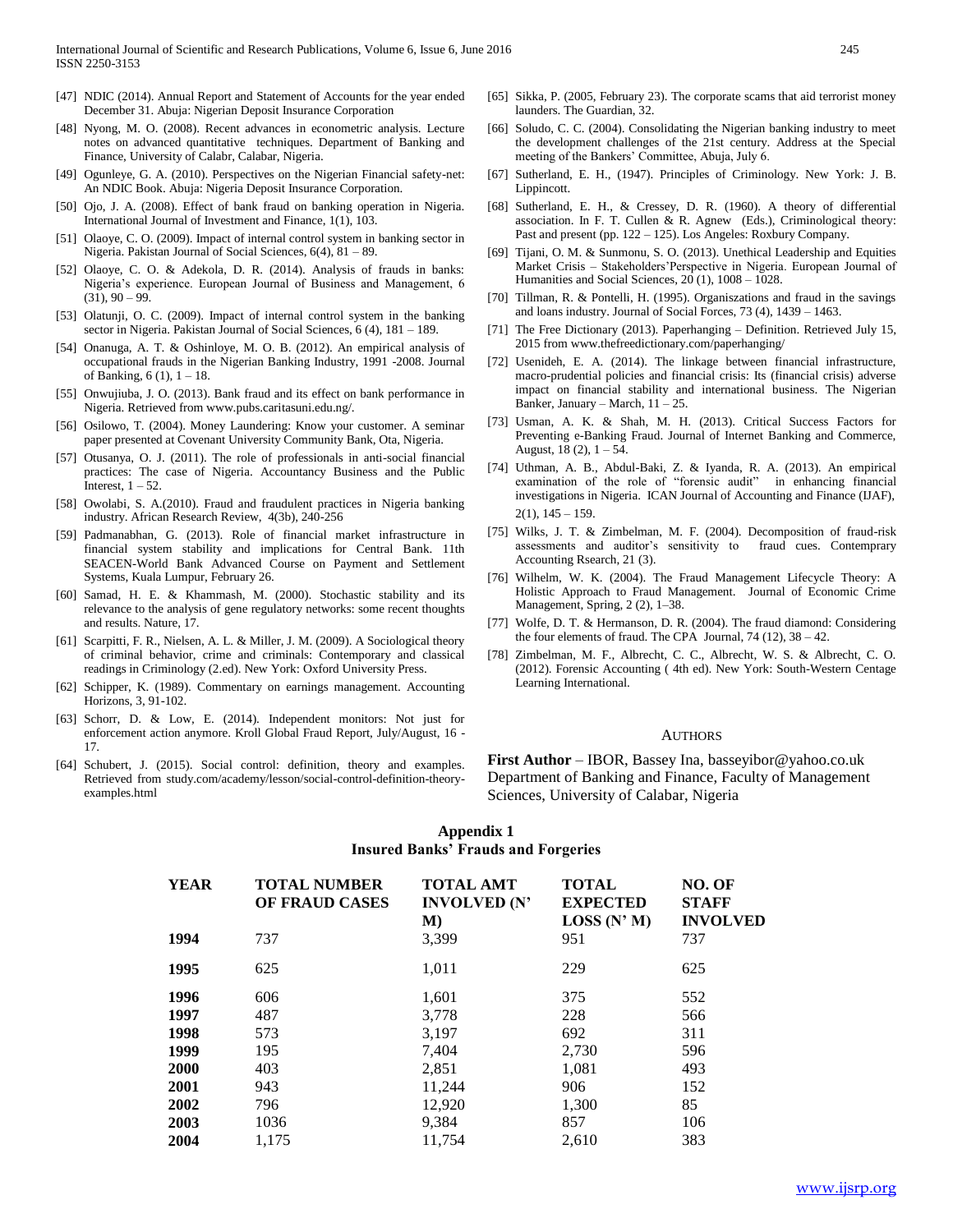International Journal of Scientific and Research Publications, Volume 6, Issue 6, June 2016 246 ISSN 2250-3153

| 2005         | 1,229  | 10,606   | 5,602   | 378   |
|--------------|--------|----------|---------|-------|
| 2006         | 1,193  | 4,832    | 2,769   | 331   |
| 2007         | 1,553  | 10,006   | 2,871   | 273   |
| 2008         | 2,007  | 53,523   | 17,543  | 313   |
| 2009         | 1,764  | 41,266   | 7,549   | 656   |
| 2010         | 1,532  | 21,291   | 11,679  | 357   |
| 2011         | 2,352  | 28,400   | 4,071   | 498   |
| 2012         | 3,380  | 18,050   | 4,520   | 531   |
| 2013         | 3,786  | 21,790   | 5,757   | 682   |
| 2014         | 10621  | 25,608   | 6,192   | 465   |
| <b>TOTAL</b> | 36,918 | 303, 920 | 80, 512 | 9.090 |
| Highest*     | 10,621 | 53,523   | 17,543  | 737   |
| Lowest*      | 195    | 1,011    | 228     | 85    |
| Mean*        | 1758   | 14,472   | 3,834   | 433   |
| Median*      | 1,175  | 11,754   | 2,610   | 383   |
|              |        |          |         |       |

 **Source:** NDIC Annual Reports (1995 – 2013) & \*Authors' Computation

**Appendix 2**

# **Cadre and Number of Bank Staff Involved in Frauds**

| Rank         | SM     | <b>OA</b> | CC    | TO     | <b>TOTAL</b> |
|--------------|--------|-----------|-------|--------|--------------|
| 1994         | 211    | 144       | 220   | 162    | 737          |
| 1995         | 151    | 142       | 172   | 160    | 625          |
| 1996         | 218    | 96        | 145   | 93     | 552          |
| 1997         | 203    | 154       | 124   | 85     | 566          |
| 1998         | 112    | 72        | 82    | 45     | 311          |
| 1999         | 178    | 144       | 92    | 182    | 596          |
| 2000         | 132    | 101       | 137   | 123    | 493          |
| 2001         | 55     | 60        | 30    | 07     | 152          |
| 2002         | 16     | 48        | 13    | 08     | 85           |
| 2003         | 25     | 41        | 25    | 15     | 106          |
| 2004         | 157    | 129       | 61    | 36     | 383          |
| 2005         | 169    | 124       | 54    | 31     | 378          |
| 2006         | 118    | 90        | 50    | 73     | 331          |
| 2007         | 84     | 89        | 34    | 66     | 273          |
| 2008         | 48     | 127       | 48    | 90     | 313          |
| 2009         | 94     | 137       | 200   | 225    | 656          |
| 2010         | 92     | 79        | 115   | 71     | 357          |
| 2011         | 89     | 126       | 163   | 120    | 498          |
| 2012         | 78     | 89        | 117   | 247    | 531          |
| 2013         | 97     | 234       | 128   | 223    | 682          |
| 2014         | 58     | 176       | 78    | 153**  | 465          |
| <b>TOTAL</b> | 2385   | 2402      | 2088  | 2215   | 9090         |
| % of Total*  | 26.24  | 26.42     | 22.97 | 24.37  | 100          |
| Highest*     | 218    | 234       | 220   | 247    | 737          |
| Lowest*      | 16     | 41        | 13    | 07     | 85           |
| $Mean*$      | 113.57 | 114.38    | 99.43 | 105.48 | 432.86       |
| Median*      | 157    | 129       | 61    | 36     | 383          |

 **Source:** NDIC Annual Reports (1994 – 2013) & \*Author's Computation

\*\* Of this figure, Temporary staff alone account for 126 or 82.35%